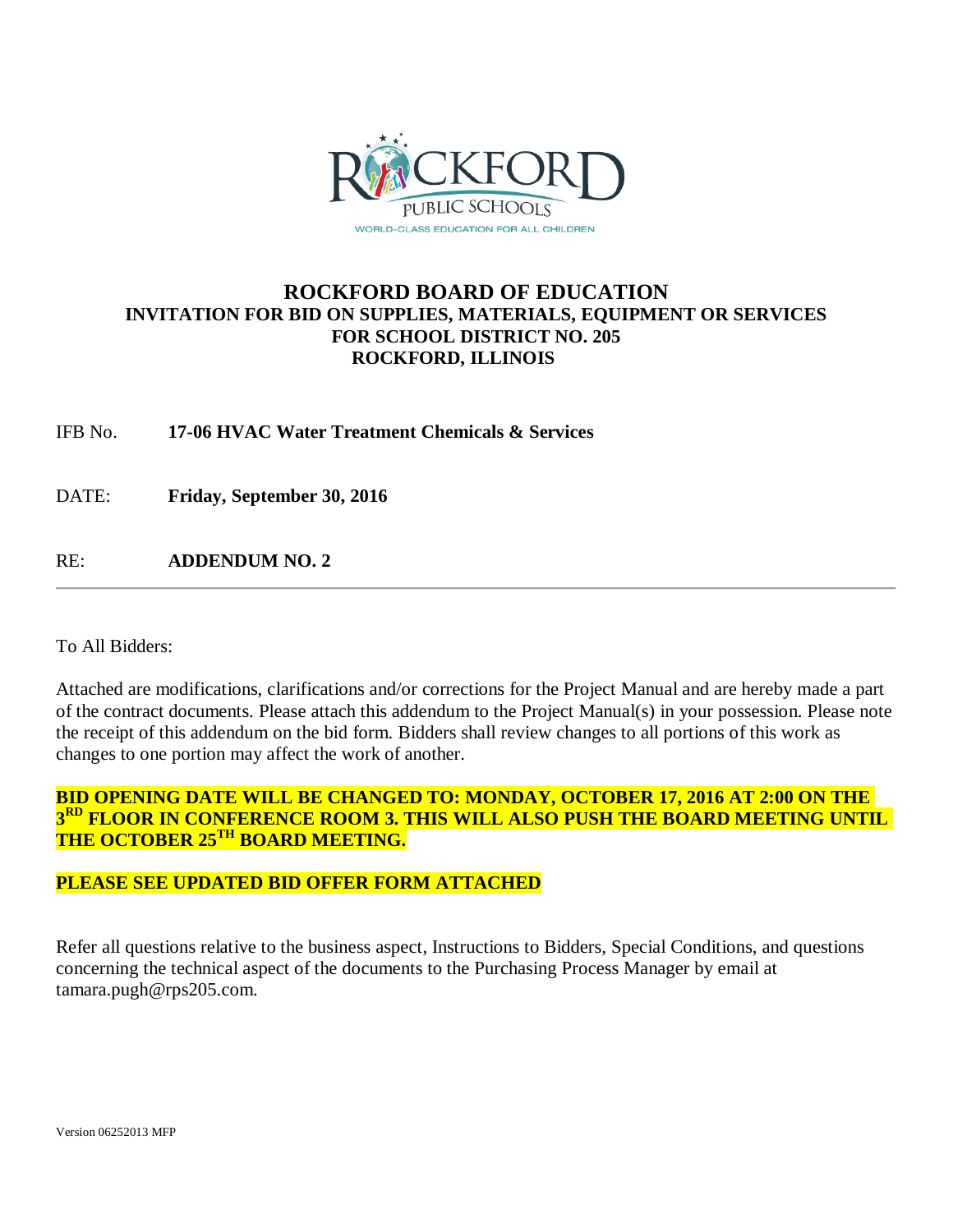### **ADDENDUM TWO**

### **DATE: September 30, 2016**

### **RE: IFB No. 17-06 HVAC Water Treatment Chemicals & Service**

### **Pre-Bid Meeting Minutes Questions/Specifications**

10:30 AM: 17-06 Pre-Bid meeting was opened

Attendees signed in

Dwayne Thies (rep from Industrial Water Management) asked for a paper copy of the scope as he only had a digital copy; a paper copy was provided.

10:35 AM: Opening statement was read.

10:37 AM: Discussions of scope began.

Comment (Geen Industries Inc): Water treatment companies don't carry R-22 refrigerant as the EPA has separate requirements for companies that sell refrigerant.

Comment (Geen Industries Inc): Information regarding chemical requirements for Steam Boilers appears to be absent.

Response (Wilson): Please email any recommendations for additions, reductions, or changes to the Purchasing Process Manager (Tamara Pugh).

Question 1: (Industrial Water Mgmt.): If the equipment indicated in 3.5 existing or will that need to be supplied?

Answer 1: The equipment is existing.

Comment (Wilson): A "% Upcharge on Materials" line will be added to the Bid Offer Form in the event we need to purchase replacements for equipment as indicated in 3.5.

Question 2: (Industrial Water Mgmt.): Will the District be purchasing the items indicated in 3.7? Answer 2: Yes

Question 3: (Industrial Water Mgmt.): Why is 4.1.8 Bioslide Test listed under the boiler section; this should only be under chilled water?

Answer 3: It is a typo that will be corrected on the addendum.

Question 4: (Industrial Water Mgmt.): Is the water for the chiller towers hard or soft.

Answer 4: Hard

No more questions during Pre-Bid.

11:00 AM: Pre-Bid Concluded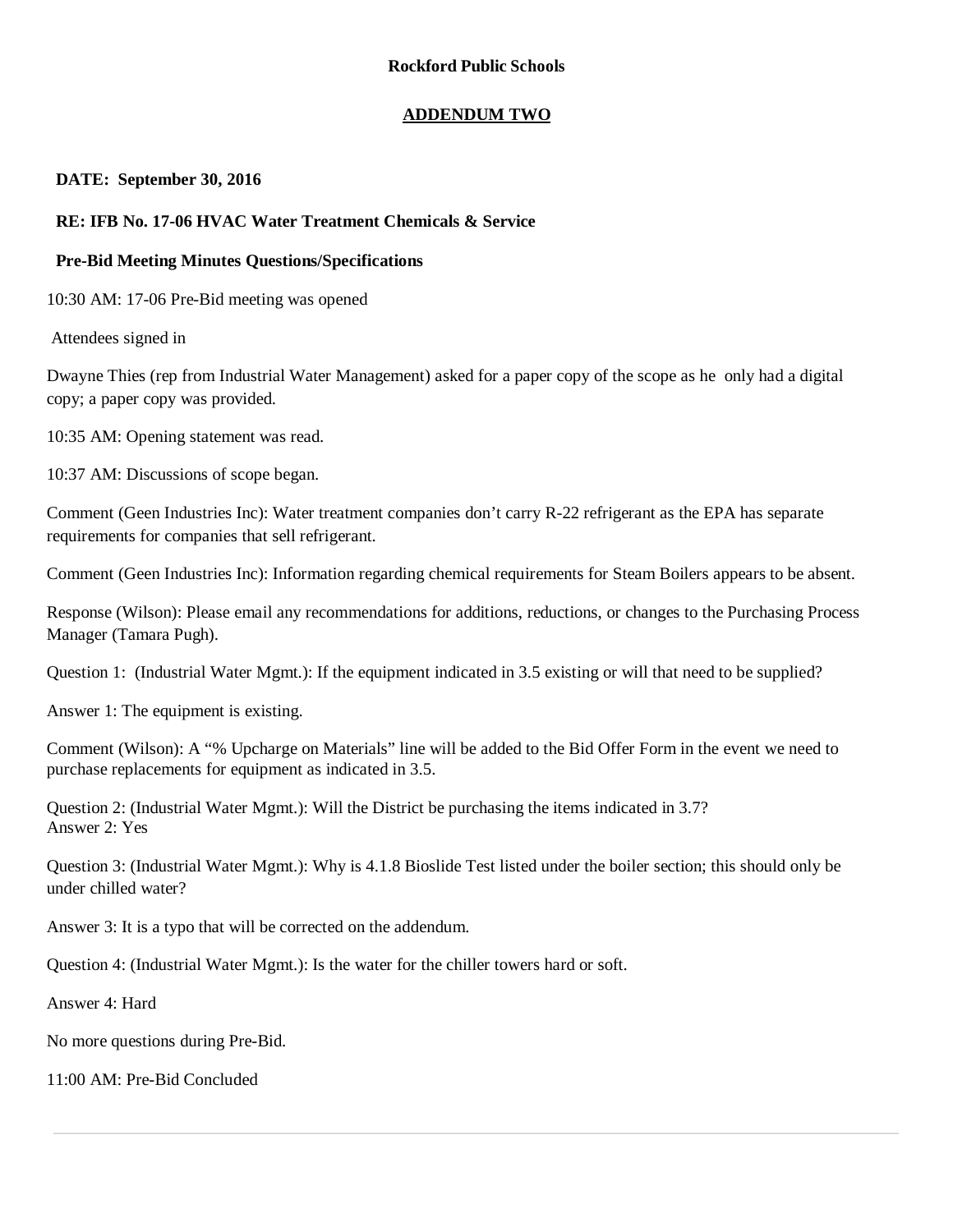### **Responses to Geen Industries Inc. recommendations as emailed to Tamara Pugh. (See Word Doc for items #1 - #3)**

Question 1: On page 35-36 is the chemical section – the steam boiler chemicals were omitted, sections should include: Section 6 steam boiler chemicals

- 6.1 liquid all-in-one formulation including alkalinity boosters, sulfite, polymer, antifoam, neutralizing amines
- 6.2 liquid sodium sulfite
- 6.3 liquid neutralizing amine

Answer 1: These items will be added to the Bid as recommended. They were unintentionally omitted in the original version.

Question 2: Should be added to the bid: All empty water treatment drums are removed from school buildings and disposed of by the water treatment contractor, includes drums of previous supplier.

Answer 2: This item will be added to the Bid as recommended. It is a valid recommendation that benefits the District as it will save on disposal and transportation costs for empty drums.

Question 3: On the bid offer form the steam boiler chemicals need to be added:

Under the material section:

- All-in-one formulation 15 gallon drums
- Liquid sodium sulfite 15 gallon drums

Under alternate section:

• Liquid neutralizing amine 5 gallon pails

Answer 3: These items will be added to the Bid similarly to the recommendation. They were unintentionally omitted in the original version.

### **Responses to Industrial Water Management recommendations as emailed to Tamara Pugh.**

Question 1: Should we be expecting an addendum to include boiler treatment quantities on the District's website?

Answer: Yes, as stated in the Pre-Bid Opening Statement, all Addendums will be sent to all attendees, posted on the District website and posted on Demand Star. Quantities can be found on the bid offer form.

Question 2: IWM is to include equipment pricing for, pumps, controllers, coupon racks, and any other equipment listed in the bid so that the Rockford Public Schools can purchase on a as required basis. The equipment is not to be supplied at no charge as the bid indicates.

Answer 2: Items purchased by the district to replace non-function equipment, as stated in 3.5, will be subject to the % upcharge indicated on the bid offer form.

Question 3: Has the bid due date been extended?

Answer 3: Yes

Question 4: Page 61, Base Pricing, first sentence, "hourly rate quoted" Is the successful bidder being compensated for service time based on an hourly rate, or is service time to be included in the chemical pricing?

Answer 4: The service time is paid based on the hourly rate the bidder indicates on the bid offer form; it **does not** need to be included in the chemical pricing.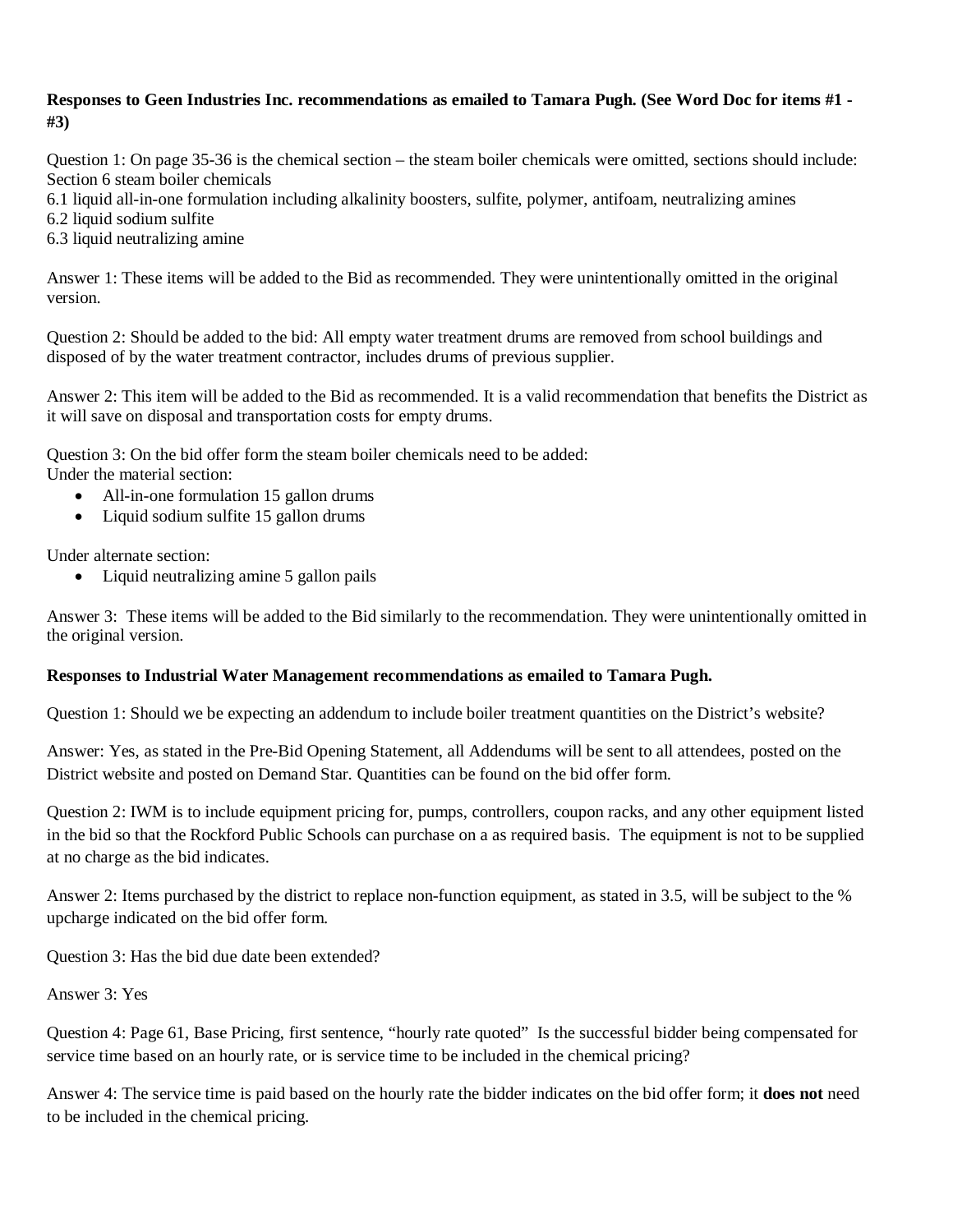Question 5: Are the vendors to adhere to the formulations, or are the formulations to be considered the minimum acceptable, or lastly are they only guidelines?

Answer 5: Yes, formula must be adhered to.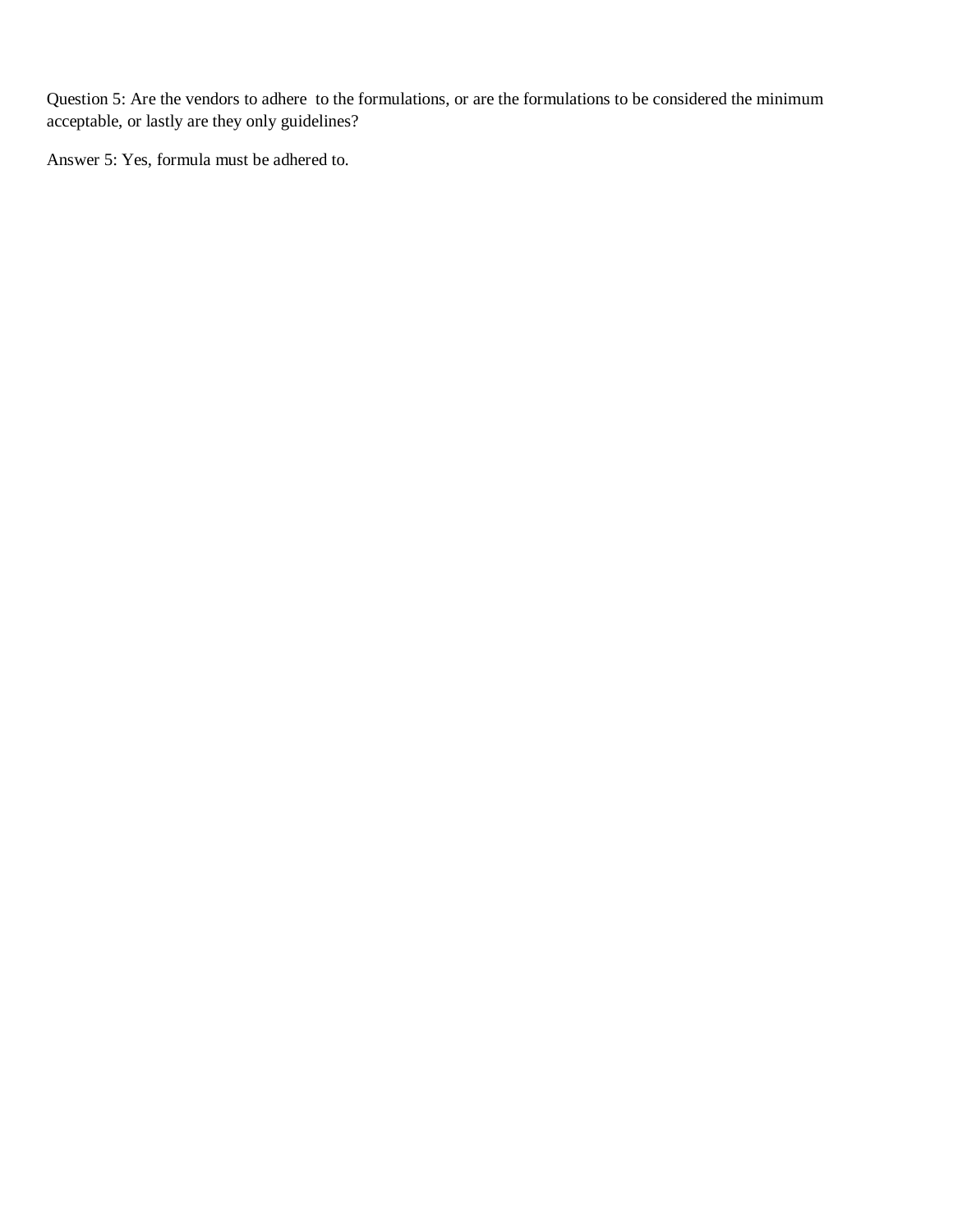# **Attachment 2 Supervisory Controls**

| <b>Buildings</b>      | <b>Quantity of Supervisory Controls</b>      | <b>JACE</b>    | <b>NAE</b>   | <b>NCE</b> | NCM | DSC          | <b>IBEX</b>  | <b>256M</b>  |
|-----------------------|----------------------------------------------|----------------|--------------|------------|-----|--------------|--------------|--------------|
|                       |                                              |                |              |            |     |              |              |              |
| <b>Administration</b> | Vykon JACE - Andover 256M                    | $\overline{4}$ |              |            |     |              |              | $\mathbf{1}$ |
| <b>Auburn</b>         | Vykon JACE - TAC JACE - Johnson Controls DSC | $\overline{3}$ |              |            |     | $\mathbf{1}$ |              |              |
| <b>Barbour</b>        | Vykon JACE - Alerton IBEX                    | $\mathbf{1}$   |              |            |     |              | $\mathbf{1}$ |              |
| <b>Beyer</b>          | Vykon JACE                                   | $\mathbf{1}$   |              |            |     |              |              |              |
| <b>Bloom</b>          | Vykon JACE                                   | $\mathbf{1}$   |              |            |     |              |              |              |
| <b>Brookview</b>      | Vykon JACE                                   | $\mathbf{1}$   |              |            |     |              |              |              |
| <b>Carlson</b>        | <b>Johnson Controls FX JACE</b>              | $\mathbf{1}$   |              |            |     |              |              |              |
| <b>Cherry Valley</b>  | Local                                        |                |              |            |     |              |              |              |
| <b>Conklin</b>        | Distech JACE                                 | $\mathbf{1}$   |              |            |     |              |              |              |
| <b>Dennis</b>         | Johnson Controls DSC                         |                |              |            |     | $\mathbf{1}$ |              |              |
| <b>East</b>           | Distech JACE - Johnson Controls NAE          | $\mathbf{1}$   | $\mathbf{1}$ |            |     |              |              |              |
| <b>Eisenhower</b>     | <b>Johnson Controls NAE</b>                  |                | $\mathbf{1}$ |            |     |              |              |              |
| <b>Ellis</b>          | Vykon JACE - Alerton IBEX                    | $\mathbf{1}$   |              |            |     |              | $\mathbf{1}$ |              |
| <b>Fairview</b>       | Vykon JACE                                   | $\mathbf{1}$   |              |            |     |              |              |              |
| Flinn                 | Distech JACE                                 | $\mathbf{1}$   |              |            |     |              |              |              |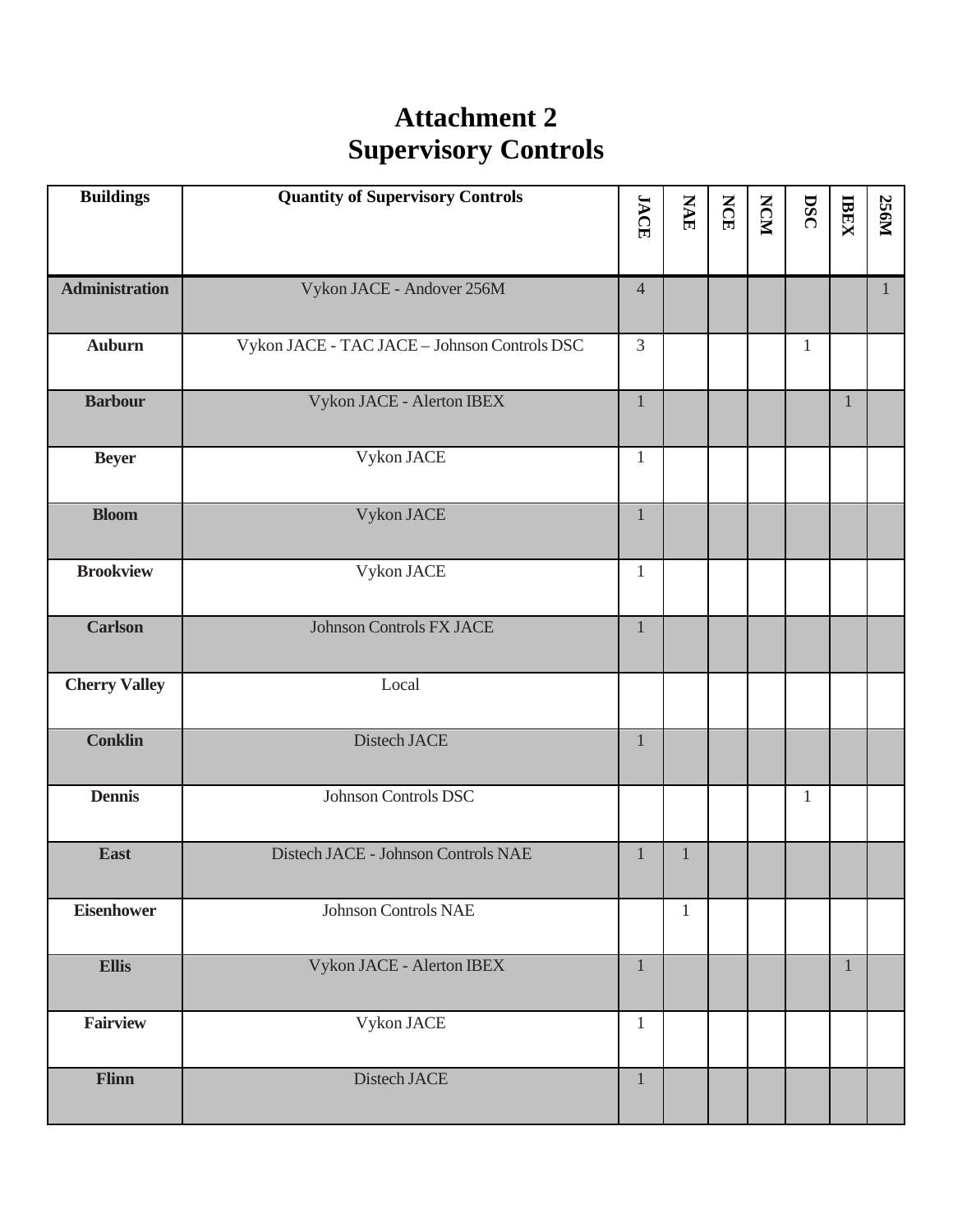| <b>Buildings</b>   | <b>Quantity of Supervisory Controls</b>                      | <b>JACE</b>    | <b>NAE</b>   | <b>NCE</b> | <b>NCM</b> | DSC            | <b>IBEX</b> | <b>256M</b> |
|--------------------|--------------------------------------------------------------|----------------|--------------|------------|------------|----------------|-------------|-------------|
| Froberg            | Distech JACE                                                 | $\mathbf{1}$   |              |            |            |                |             |             |
| <b>Gregory</b>     | Vykon JACE                                                   | $\mathbf{1}$   |              |            |            |                |             |             |
| <b>Guilford</b>    | Vykon JACEs - Johnson Controls DSCs                          | $\overline{3}$ |              |            |            | $\overline{2}$ |             |             |
| <b>Haskell</b>     | <b>Johnson Controls NAE</b>                                  |                | 1            |            |            |                |             |             |
| <b>Hillman</b>     | Vykon JACE                                                   | $\mathbf{1}$   |              |            |            |                |             |             |
| <b>Jefferson</b>   | Vykon JACE - Johnson Controls NAE - Johnson<br>Controls DSCs | 1              | 1            |            |            | 5              |             |             |
| <b>Johnson</b>     | Distech JACE                                                 | $\mathbf{1}$   |              |            |            |                |             |             |
| <b>Kennedy</b>     | Vykon JACE - Johnson Controls NAE - Johnson<br>Controls DSC  | $\mathbf{1}$   | $\mathbf{1}$ |            |            | 3              |             |             |
| <b>King</b>        | Vykon JACE                                                   | $\mathbf{1}$   |              |            |            |                |             |             |
| <b>Kishwaukee</b>  | <b>Johnson Controls NAE</b>                                  |                | 1            |            |            |                |             |             |
| Lathrop            | Distech JACE                                                 | $\mathbf{1}$   |              |            |            |                |             |             |
| <b>Lewis Lemon</b> | Vykon JACE                                                   | $\mathbf{1}$   |              |            |            |                |             |             |
| <b>Lincoln</b>     | Vykon JACE                                                   | $\mathbf{1}$   |              |            |            |                |             |             |
| Montessori         | Vykon JACE - Johnson Controls NAE                            | $\mathbf{1}$   | $\mathbf{1}$ |            |            |                |             |             |
| <b>Marshall MS</b> | Vykon JACE                                                   | $\mathbf{1}$   |              |            |            |                |             |             |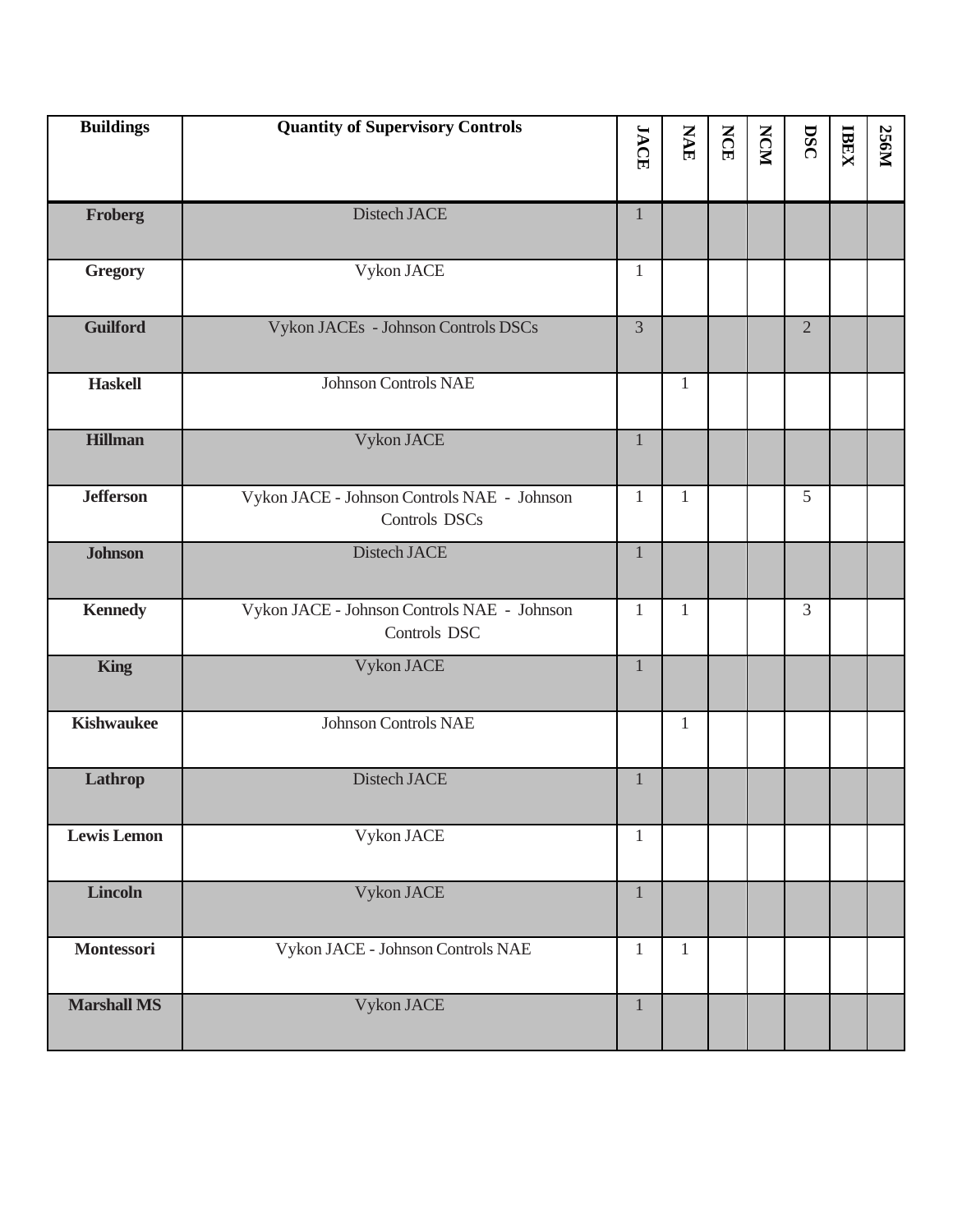| <b>Buildings</b>      | <b>Quantity of Supervisory Controls</b> | <b>JACE</b>    | <b>NAE</b>   | <b>NCE</b>   | <b>NCM</b> | DSC | <b>IBEX</b> | <b>256M</b> |
|-----------------------|-----------------------------------------|----------------|--------------|--------------|------------|-----|-------------|-------------|
|                       |                                         |                |              |              |            |     |             |             |
| <b>McIntosh</b>       | Distech JACE                            | 1              |              |              |            |     |             |             |
| <b>Marshall ES</b>    | Vykon JACE - Johnson Controls NCE       | $\mathbf{1}$   |              | $\mathbf{1}$ |            |     |             |             |
| <b>Muhl Center</b>    | <b>Johnson Controls NAE</b>             |                | 1            |              |            |     |             |             |
| <b>Nashold</b>        | <b>Johnson Controls NAE</b>             |                | 1            |              |            |     |             |             |
| <b>Nelson</b>         | <b>Johnson Controls NAE</b>             |                | $\mathbf{1}$ |              |            |     |             |             |
| <b>New Milford</b>    | Vykon JACE                              | 1              |              |              |            |     |             |             |
| <b>Page Park</b>      | Vykon JACE - Johnson Controls NCE       | $\mathbf{1}$   |              |              |            |     |             |             |
| <b>RESA</b>           | Vykon JACEs                             | $\overline{2}$ |              |              |            |     |             |             |
| <b>Riverdahl</b>      | <b>Johnson Controls FX JACE</b>         | 1              |              |              |            |     |             |             |
| <b>Rolling Green</b>  | Vykon JACE                              | 1              |              |              |            |     |             |             |
| <b>Roosevelt</b>      | <b>Johnson Controls NAE</b>             |                | 1            |              |            |     |             |             |
| <b>Spring Creek</b>   | Distech JACE                            | $\mathbf{1}$   |              |              |            |     |             |             |
| <b>Summerdale</b>     | <b>Johnson Controls NAE</b>             |                | $\mathbf{1}$ |              |            |     |             |             |
| <b>Thompson</b>       | Vykon JACE                              | 1              |              |              |            |     |             |             |
| <b>Transportation</b> | Distech JACE - Johnson Controls NAE     | $\mathbf{1}$   | 1            |              |            |     |             |             |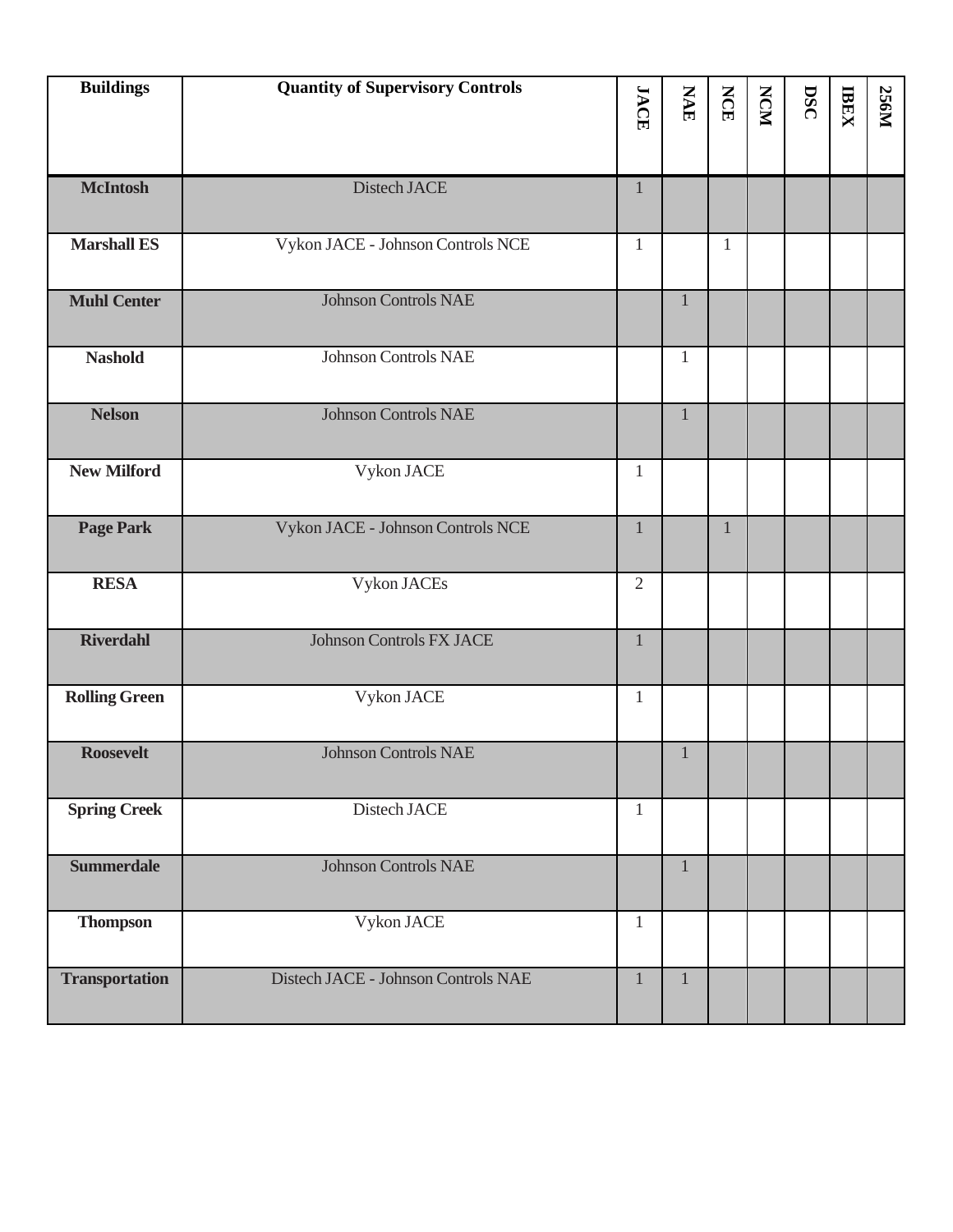| <b>Buildings</b>  | <b>Quantity of Supervisory Controls</b> | <b>JACE</b>  | <b>NAE</b>   | <b>NCE</b>     | <b>NCM</b>   | DSC | <b>TREX</b>    | <b>256M</b> |
|-------------------|-----------------------------------------|--------------|--------------|----------------|--------------|-----|----------------|-------------|
|                   |                                         |              |              |                |              |     |                |             |
| <b>Walker</b>     | Vykon JACE                              | 1            |              |                |              |     |                |             |
| <b>Washington</b> | Vykon JACE                              | 1            |              |                |              |     |                |             |
| Welsh             | <b>Johnson Controls NAE</b>             |              | 1            |                |              |     |                |             |
| West              | Vykon JACE - Johnson Controls NCM       | $\mathbf{1}$ |              |                | $\mathbf{1}$ |     |                |             |
| <b>West View</b>  | Local                                   |              |              |                |              |     |                |             |
| <b>White Swan</b> | <b>Johnson Controls NAE</b>             |              | $\mathbf{1}$ |                |              |     |                |             |
| Whitehead         | Local                                   |              |              |                |              |     |                |             |
|                   | <b>TOTALS</b>                           | 46           | 15           | $\overline{2}$ | 1            | 12  | $\overline{2}$ | 1           |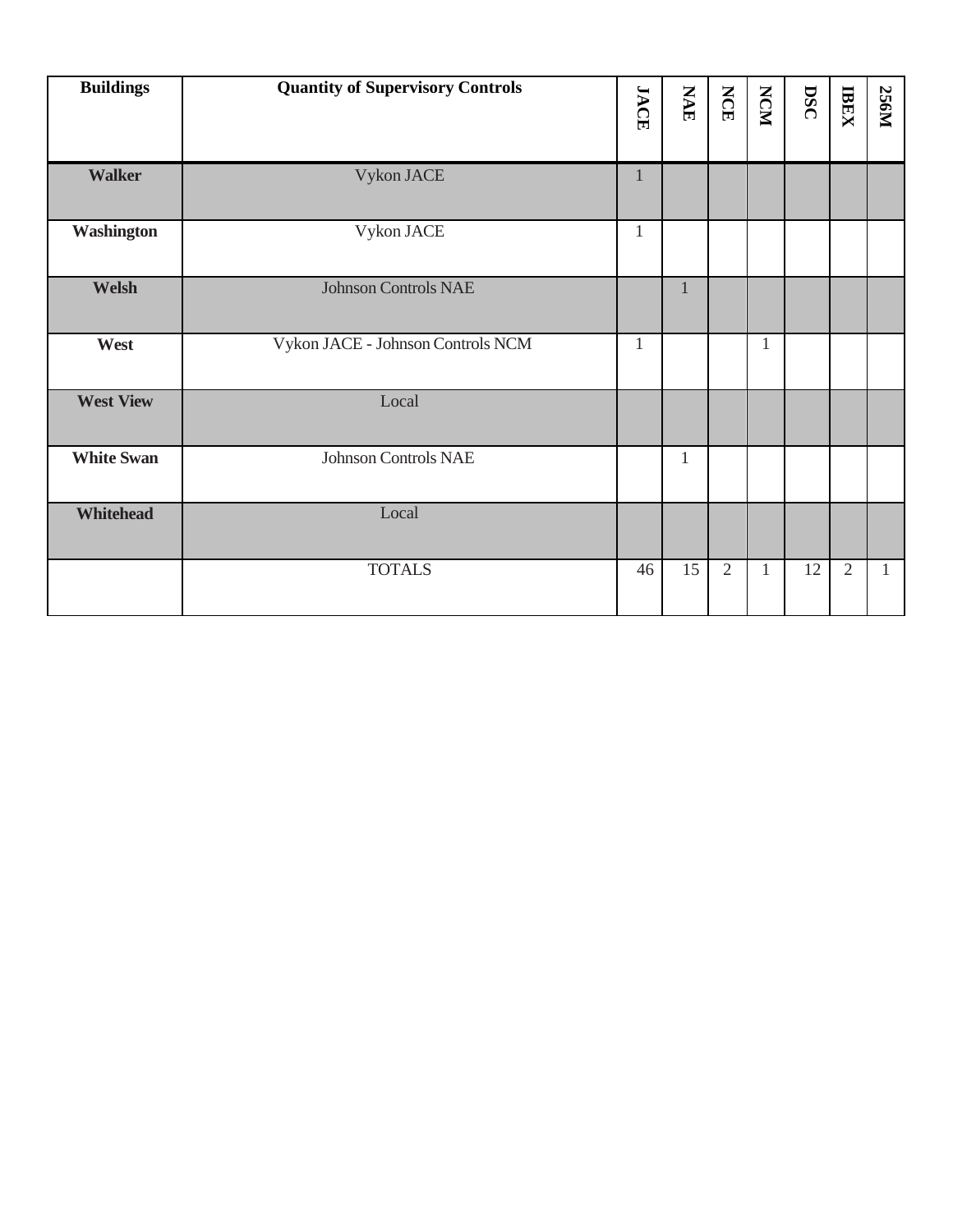# **Attachment 3 Space Heating Boiler Information**

| Count                   | <b>Location</b>      | <b>Manuf Date</b> | <b>Application</b>                | <b>Type</b>       | Capacity<br>(MBH input) | <b>Type of</b><br><b>Control</b> |
|-------------------------|----------------------|-------------------|-----------------------------------|-------------------|-------------------------|----------------------------------|
| $\mathbf{1}$            | Admin 1              | 1982              | <b>Hot Water</b><br><b>Boiler</b> | Electric          | 315 KW                  | JACE/256M                        |
| $\boldsymbol{2}$        | Admin 2              | 1982              | <b>Hot Water</b><br><b>Boiler</b> | Electric          | 315 KW                  | JACE/256M                        |
| $\overline{\mathbf{3}}$ | Auburn 1             | 1959              | <b>Steam Boiler</b>               | Firetube          | 14650                   | <b>JACE/DSC</b>                  |
| 4                       | Auburn 2             | 1959              | <b>Steam Boiler</b>               | Firetube          | 14650                   | <b>JACE/DSC</b>                  |
| 5                       | Auburn 3             | 1992              | <b>Steam Boiler</b>               | Firetube          | 2000                    | <b>JACE/DSC</b>                  |
| 6                       | Barbour 1            | 1994              | Hot Water<br><b>Boiler</b>        | Fin Tube          | 1800                    | <b>JACE/IBEX</b>                 |
| $\overline{7}$          | Barbour <sub>2</sub> | 1994              | <b>Hot Water</b><br><b>Boiler</b> | Fin Tube          | 1800                    | <b>JACE/IBEX</b>                 |
| 8                       | Barbour <sub>3</sub> | 1994              | Hot Water<br>Boiler               | Fin Tube          | 1800                    | <b>JACE/IBEX</b>                 |
| $\boldsymbol{9}$        | <b>Bloom</b>         | 1949              | <b>Steam Boiler</b>               | Firetube          | 7343                    | <b>JACE</b>                      |
| 10                      | Carlson 1            | 2004              | Hot Water<br><b>Boiler</b>        | Water Tube        | 2500                    | <b>JACE</b>                      |
| 11                      | Carlson <sub>2</sub> | 2004              | <b>Hot Water</b><br><b>Boiler</b> | <b>Water Tube</b> | 2500                    | <b>JACE</b>                      |
| 12                      | Carlson 3            | 2004              | <b>Hot Water</b><br><b>Boiler</b> | <b>Water Tube</b> | 300                     | <b>JACE</b>                      |
| 13                      | <b>Cherry Valley</b> | 1954              | <b>Steam Boiler</b>               | Firetube          | 2870                    | Local                            |
| 14                      | Conklin 1            | 2014              | Hot Water<br><b>Boiler</b>        | Firetube          | 2100                    | <b>JACE</b>                      |
| 15                      | Conklin <sub>2</sub> | 2014              | <b>Hot Water</b><br><b>Boiler</b> | Firetube          | 2100                    | <b>JACE</b>                      |
| 16                      | Dennis 1             | 1952              | <b>Steam Boiler</b>               | Firetube          | 4400                    | <b>DSC</b>                       |
| 17                      | Dennis 2             | 1962              | <b>Hot Water</b><br><b>Boiler</b> | Firetube          | 2250                    | <b>DSC</b>                       |
| 18                      | East 1               | 2014              | <b>Steam Boiler</b>               | Firetube          | 12,180                  | <b>JACE/NAE</b>                  |
| 19                      | East 2               | 2014              | <b>Steam Boiler</b>               | Firetube          | 12,180                  | <b>JACE/NAE</b>                  |
| 20                      | East 3               | 2014              | Steam Boiler                      | Firetube          | 12,180                  | <b>JACE/NAE</b>                  |
| 21                      | Ellis 1              | 1998              | <b>Glycol Boiler</b>              | Water Tube        | 2000                    | <b>JACE/IBEX</b>                 |
| 22                      | Ellis <sub>2</sub>   | 1998              | <b>Glycol Boiler</b>              | Water Tube        | 2000                    | <b>JACE/IBEX</b>                 |
| 23                      | Fairview             | 1954              | <b>Steam Boiler</b>               | Firetube          | 10500                   | <b>JACE</b>                      |
| 24                      | Flinn 1              | 1953              | <b>Steam Boiler</b>               | Firetube          | 12448                   | <b>JACE</b>                      |
| 25                      | Flinn 2              | 1953              | <b>Steam Boiler</b>               | Firetube          | 12448                   | <b>JACE</b>                      |
| 26                      | Froberg 1            | 2014              | Hot Water<br>Boiler               | Firetube          | 1800                    | <b>JACE</b>                      |
| 27                      | Froberg 2            | 2014              | Hot Water<br><b>Boiler</b>        | Firetube          | 1800                    | <b>JACE</b>                      |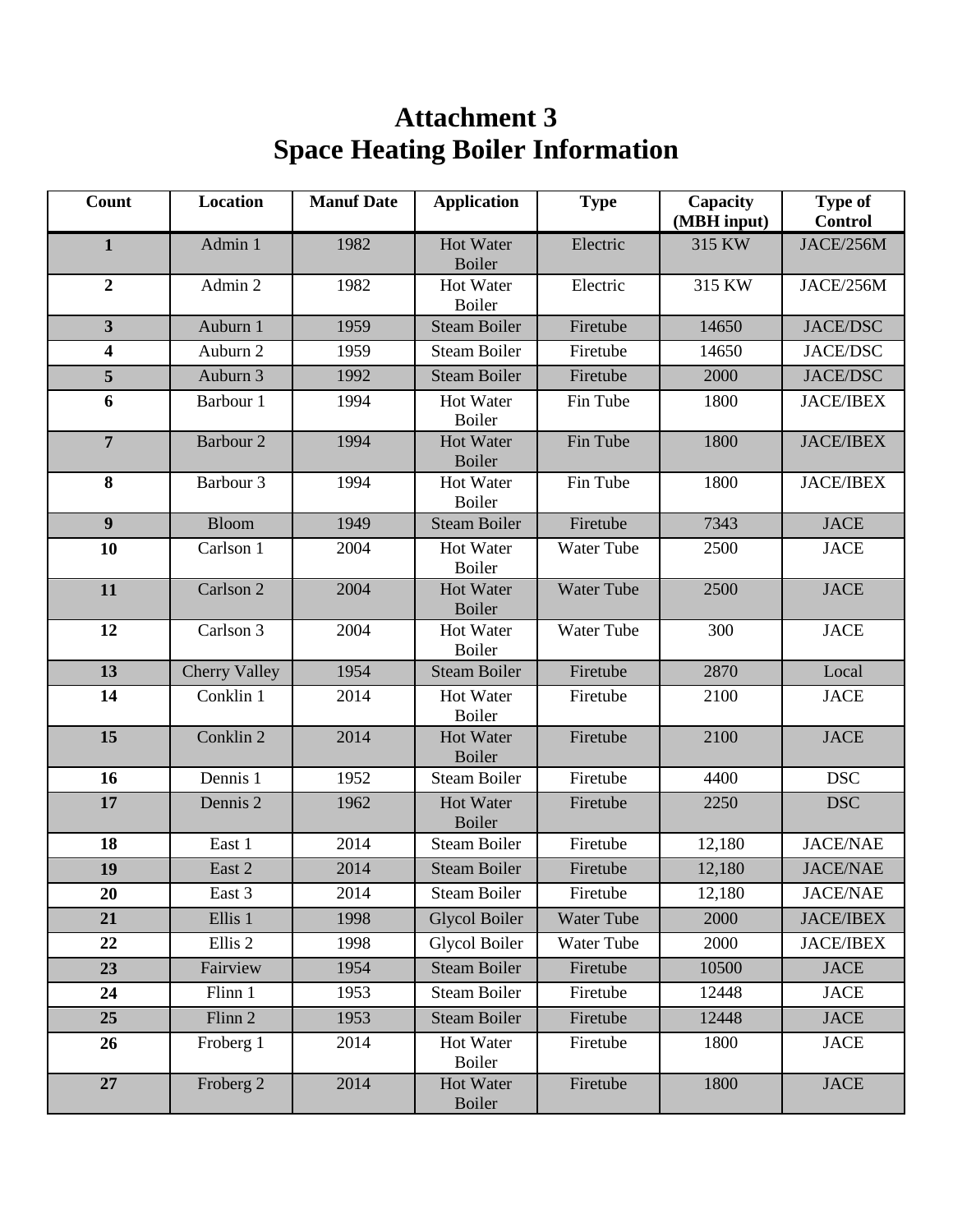| Count | <b>Location</b>      | <b>Manuf Date</b> | <b>Application</b>                | <b>Type</b>                   | Capacity<br>(MBH input) | <b>Type of</b><br><b>Control</b>    |
|-------|----------------------|-------------------|-----------------------------------|-------------------------------|-------------------------|-------------------------------------|
| 28    | Gregory 1            | 1958              | <b>Hot Water</b><br><b>Boiler</b> | Firetube                      | 2460                    | <b>JACE</b>                         |
| 29    | Gregory 2            | 1958              | Hot Water<br>Boiler               | Firetube                      | 2009                    | <b>JACE</b>                         |
| 30    | Guilford 1           | 1961              | <b>Steam Boiler</b>               | Firetube                      | 16800                   | <b>JACE/DSC</b>                     |
| 31    | Guilford 2           | 1961              | <b>Steam Boiler</b>               | Firetube                      | 16800                   | <b>JACE/DSC</b>                     |
| 32    | Haskell 1            | 1958              | <b>Hot Water</b><br><b>Boiler</b> | Firetube                      | 1010                    | <b>NAE</b>                          |
| 33    | Haskell <sub>2</sub> | 1962              | Hot Water<br>Boiler               | Firetube                      | 2050                    | <b>NAE</b>                          |
| 34    | Hillman 1            | 1988              | Hot Water<br><b>Boiler</b>        | Watertube                     | 1500                    | <b>JACE</b>                         |
| 35    | Hillman 2            | 1988              | Hot Water<br>Boiler               | Watertube                     | 1500                    | <b>JACE</b>                         |
| 36    | Jefferson 1          | 1977              | <b>Hot Water</b><br><b>Boiler</b> | Firetube                      | 10460                   | <b>JACE/NAE/DS</b><br>C             |
| 37    | Jefferson 2          | 1977              | Hot Water<br>Boiler               | Firetube                      | 10460                   | <b>JACE/NAE/DS</b><br>C             |
| 38    | Johnson 1            | 2014              | Hot Water<br>Boiler               | Firetube                      | 2100                    | <b>JACE</b>                         |
| 39    | Johnson 2            | 2014              | Hot Water<br>Boiler               | Firetube                      | 2100                    | <b>JACE</b>                         |
| 40    | Kennedy 1            | 1958              | <b>Steam Boiler</b>               | Firetube                      | 12500                   | <b>JACE/NAE/DS</b><br>$\mathcal{C}$ |
| 41    | Kennedy 2            | 1958              | <b>Steam Boiler</b>               | Firetube                      | 12500                   | <b>JACE/NAE/DS</b><br>$\mathbf C$   |
| 42    | Kishwaukee 1         | 2005              | Hot Water<br><b>Boiler</b>        | <b>Water Tube</b>             | 2500                    | <b>NAE</b>                          |
| 43    | Kishwaukee 2         | 2005              | Hot Water<br>Boiler               | Water Tube                    | 2500                    | <b>NAE</b>                          |
| 44    | Kishwaukee 3         | 2005              | Hot Water<br>Boiler               | <b>Water Tube</b>             | 450                     | <b>NAE</b>                          |
| 45    | Lathrop 1            | 2014              | Hot Water<br>Boiler               | Firetube                      | 2100                    | <b>JACE</b>                         |
| 46    | Lathrop 2            | 2014              | Hot Water<br><b>Boiler</b>        | Firetube                      | 2100                    | <b>JACE</b>                         |
| 47    | Lewis Lemon          | 1993              | <b>Glycol Boiler</b>              | Water Tube                    | 1200                    | <b>JACE</b>                         |
| 48    | Lewis Lemon<br>2     | 1993              | <b>Glycol Boiler</b>              | Water Tube                    | 1200                    | <b>JACE</b>                         |
| 49    | Lewis Lemon<br>3     | 1993              | Hot Water<br>Boiler               | Water Tube                    | 900                     | <b>JACE</b>                         |
| 50    | Lincoln 1            | 1968              | <b>Steam Boiler</b>               | Firetube                      | 16723                   | <b>JACE</b>                         |
| 51    | Lincoln 2            | 1968              | <b>Steam Boiler</b>               | Firetube                      | 16723                   | <b>JACE</b>                         |
| 52    | Lincoln 3            | 1995              | <b>Steam Boiler</b>               | <b>Cast Iron</b><br>Sectional | 2329                    | <b>JACE</b>                         |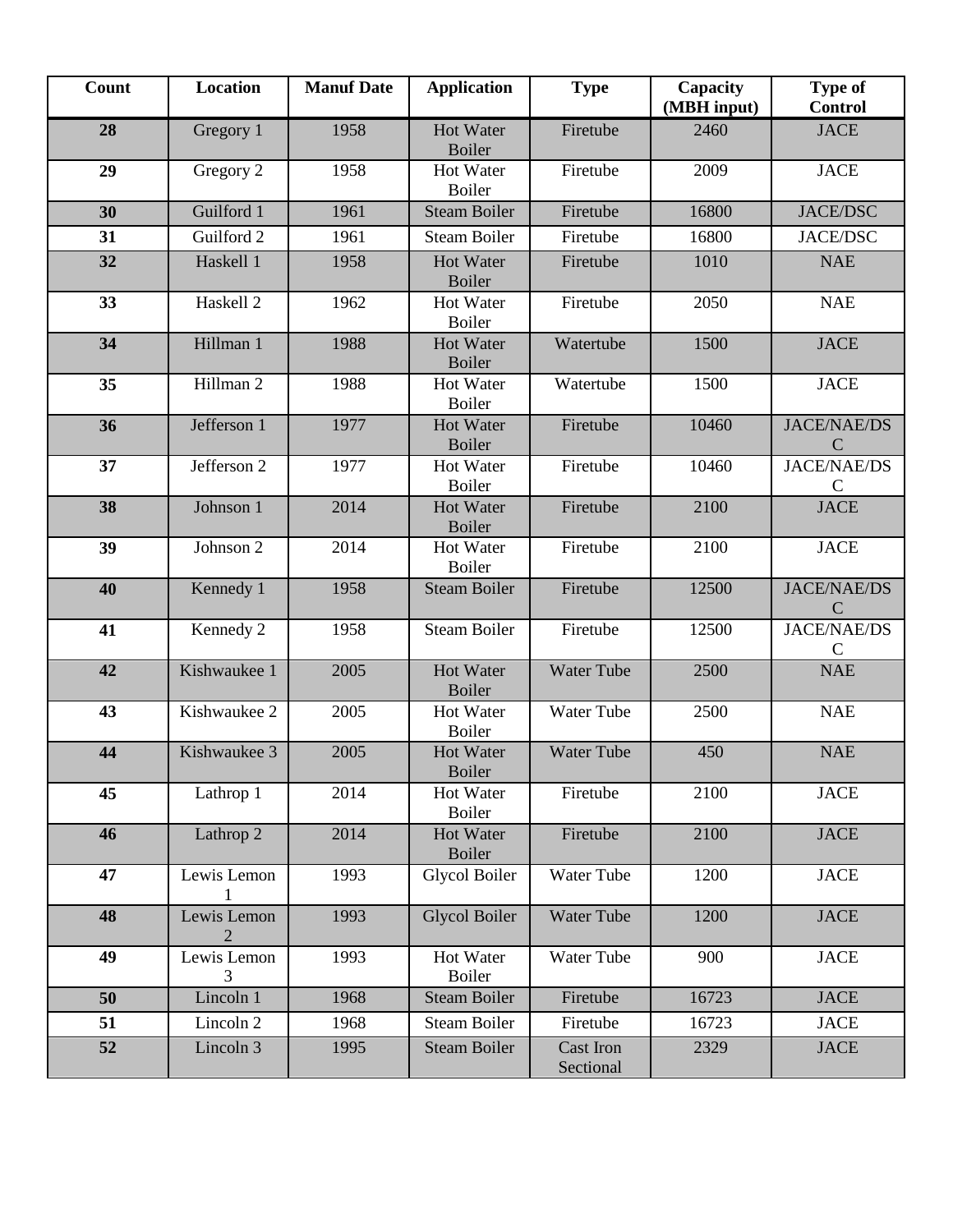| <b>Count</b> | Location                           | <b>Manuf Date</b> | <b>Application</b>                | <b>Type</b>                   | Capacity<br>(MBH input) | <b>Type of</b><br><b>Control</b> |
|--------------|------------------------------------|-------------------|-----------------------------------|-------------------------------|-------------------------|----------------------------------|
| 53           | Lincoln 4                          | 1995              | <b>Steam Boiler</b>               | <b>Cast Iron</b><br>Sectional | 2329                    | <b>JACE</b>                      |
| 54           | Montessori 1                       | 1949              | <b>Steam Boiler</b>               | Firetube                      | 2000                    | <b>JACE/NAE</b>                  |
| 55           | Montessori 2                       | 1956              | <b>Steam Boiler</b>               | Firetube                      | 2490                    | <b>JACE/NAE</b>                  |
| 56           | Montessori 3                       | 1970              | <b>Hot Water</b><br><b>Boiler</b> | Firetube                      | 2250                    | <b>JACE/NAE</b>                  |
| 57           | Marshall MS1                       | 1962              | <b>Hot Water</b><br>Boiler        | Firetube                      | 3450                    | <b>JACE</b>                      |
| 58           | Marshall MS 2                      | 1969              | Hot Water<br>Boiler               | Firetube                      | 9100                    | <b>JACE</b>                      |
| 59           | Marshall MS 3                      | 1999              | <b>Hot Water</b><br><b>Boiler</b> | Fin Tube                      | 500                     | <b>JACE</b>                      |
| 60           | McIntosh                           | 1966              | <b>Hot Water</b><br><b>Boiler</b> | Firetube                      | 7500                    | <b>JACE</b>                      |
| 61           | <b>Marshall ES</b>                 | 1968              | <b>Hot Water</b><br><b>Boiler</b> | Firetube                      | 5250                    | <b>JACE/NCE</b>                  |
| 62           | Muhl Center<br>w/ Rolling<br>Green | 1968              | <b>Hot Water</b><br><b>Boiler</b> | Firetube                      | 10461                   | <b>NAE</b>                       |
| 63           | Nashold 1                          | 1957              | <b>Hot Water</b><br><b>Boiler</b> | Firetube                      | 2100                    | <b>NAE</b>                       |
| 64           | Nashold 2                          | 1958              | <b>Steam Boiler</b>               | Firetube                      | 3360                    | <b>NAE</b>                       |
| 65           | Nelson 1                           | 2005              | <b>Hot Water</b><br><b>Boiler</b> | <b>Water Tube</b>             | 2000                    | <b>NAE</b>                       |
| 66           | Nelson 2                           | 2005              | <b>Hot Water</b><br><b>Boiler</b> | <b>Water Tube</b>             | 2000                    | <b>NAE</b>                       |
| 67           | Nelson 3                           | 2005              | <b>Hot Water</b><br><b>Boiler</b> | <b>Water Tube</b>             | 450                     | <b>NAE</b>                       |
| 68           | Nelson 4                           | 1959              | <b>Hot Water</b><br>Boiler        | Fire Tube                     | 2563                    | <b>NAE</b>                       |
| 69           | New Milford 1                      | 1962              | <b>Hot Water</b><br><b>Boiler</b> | Fire Tube                     | 1035                    | <b>JACE</b>                      |
| 70           | New Milford 2                      | 1954              | Steam Boiler                      | Fire Tube                     | 3858                    | <b>JACE</b>                      |
| 71           | Page Park 1                        | 1973              | <b>Hot Water</b><br><b>Boiler</b> | Firetube                      | 2100                    | <b>JACE/NCE</b>                  |
| 72           | Page Park 2                        | 1973              | Hot Water<br>Boiler               | Firetube                      | 3350                    | <b>JACE/NCE</b>                  |
| 73           | RESA 1                             | 1998              | <b>Hot Water</b><br><b>Boiler</b> | Fin Tube                      | 2000                    | <b>JACE</b>                      |
| 74           | RESA 2                             | 1998              | Hot Water<br><b>Boiler</b>        | Fin Tube                      | 2000                    | <b>JACE</b>                      |
| 75           | RESA 3                             | 1998              | <b>Hot Water</b><br><b>Boiler</b> | Fin Tube                      | 2000                    | <b>JACE</b>                      |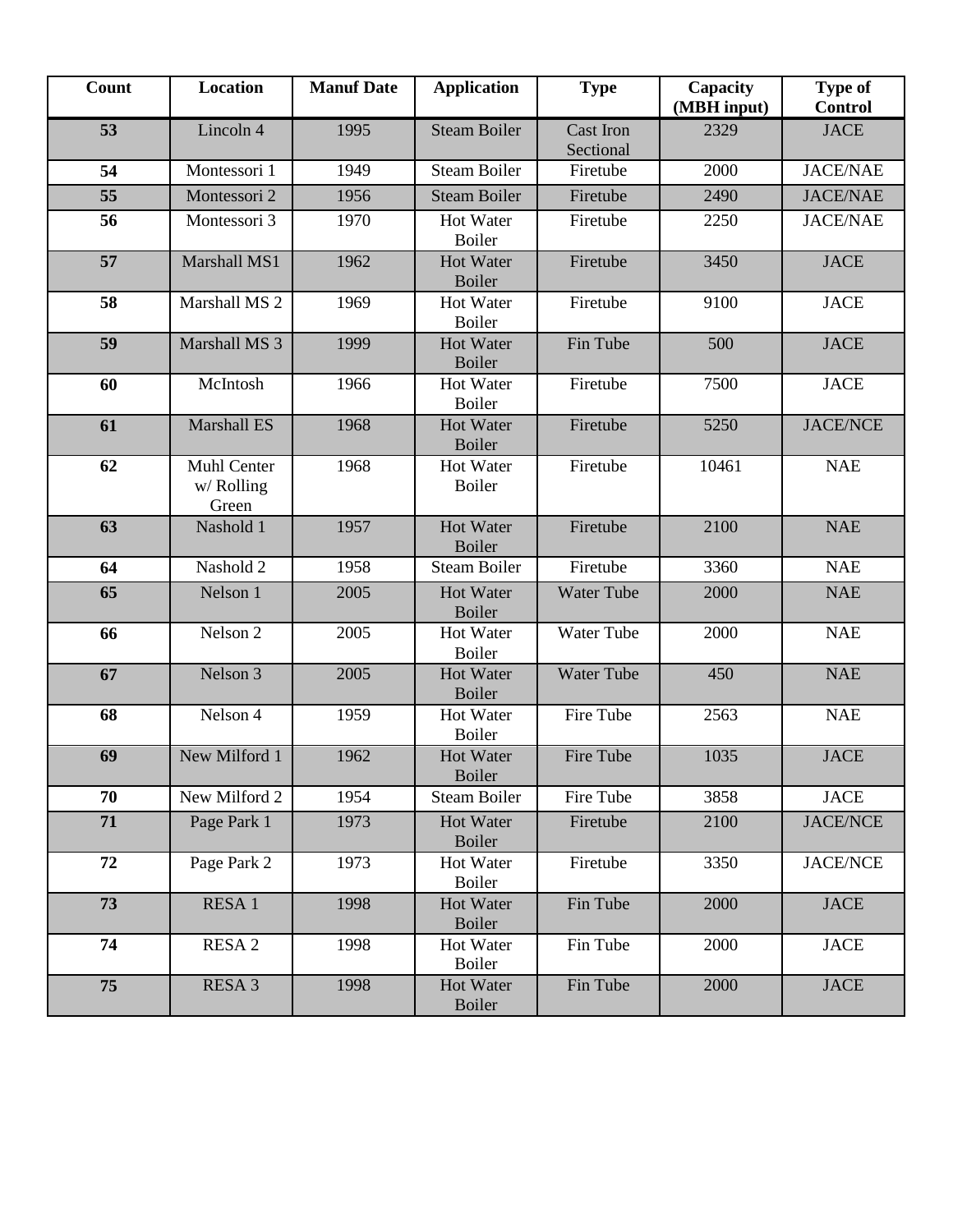| <b>Count</b> | <b>Location</b>                       | <b>Manuf Date</b> | <b>Application</b>                | <b>Type</b>                   | Capacity<br>(MBH input) | Type of<br><b>Control</b> |
|--------------|---------------------------------------|-------------------|-----------------------------------|-------------------------------|-------------------------|---------------------------|
| 76           | RESA 4                                | 1998              | <b>Hot Water</b><br><b>Boiler</b> | Fin Tube                      | 2000                    | <b>JACE</b>               |
| 77           | Riverdahl                             | 1950              | <b>Steam Boiler</b>               | Firetube                      | 5700                    | <b>JACE</b>               |
| 78           | <b>Rolling Green</b><br>w/Muhl Center | 1949              | <b>Steam Boiler</b>               | Firetube                      | 9150                    | <b>JACE</b>               |
| 79           | Roosevelt 1                           | 1966              | <b>Steam Boiler</b>               | Firetube                      | 12100                   | <b>NAE</b>                |
| 80           | Roosevelt 2                           | 1966              | <b>Steam Boiler</b>               | Firetube                      | 12100                   | <b>NAE</b>                |
| 81           | Spring Creek 1                        | 1958              | <b>Steam Boiler</b>               | Firetube                      | 3100                    | <b>JACE</b>               |
| 82           | Spring Creek 2                        | 1964              | <b>Hot Water</b><br><b>Boiler</b> | Firetube                      | 1575                    | <b>JACE</b>               |
| 83           | <b>Sterling Holley</b>                | 1985              | <b>Hot Water</b><br><b>Boiler</b> | Cast Iron<br>Sectional        | 2049                    | <b>JACE/NAE</b>           |
| 84           | <b>Stiles</b>                         | 1958              | <b>Hot Water</b><br>Boiler        | Firetube                      | 5000                    | Local                     |
| 85           | Summerdale 1                          | 2009              | <b>Steam Boiler</b>               | Fire Tube                     | 2100                    | <b>NAE</b>                |
| 86           | Summerdale 2                          | 2009              | <b>Steam Boiler</b>               | Fire Tube                     | 2100                    | <b>NAE</b>                |
| 87           | Thompson 1                            | 1965              | Hot Water<br><b>Boiler</b>        | Cast Iron<br>Sectional        | 2800                    | <b>JACE</b>               |
| 88           | Thompson 2                            | 1976              | <b>Hot Water</b><br><b>Boiler</b> | <b>Cast Iron</b><br>Sectional | 3500                    | <b>JACE</b>               |
| 89           | Walker                                | 1960              | <b>Steam Boiler</b>               | Firetube                      | 6300                    | <b>JACE</b>               |
| 90           | Washington 1                          | 1937              | <b>Steam Boiler</b>               | Firetube                      | 7500                    | <b>JACE</b>               |
| 91           | Washington 2                          | 1937              | <b>Steam Boiler</b>               | Firetube                      | 7500                    | <b>JACE</b>               |
| 92           | Welsh 1                               | 2009              | <b>Steam Boiler</b>               | Firetube                      | 5250                    | <b>NAE</b>                |
| 93           | Welsh 2                               | 2009              | <b>Steam Boiler</b>               | Firetube                      | 5250                    | <b>NAE</b>                |
| 94           | West 1 (non<br>op)                    | 1937              | <b>Steam Boiler</b>               | Firetube                      | 15000                   | <b>JACE/NCM</b>           |
| 95           | West 2                                | 1937              | <b>Steam Boiler</b>               | Firetube                      | 15000                   | <b>JACE/NCM</b>           |
| 96           | West 3                                | 1937              | <b>Steam Boiler</b>               | Firetube                      | 15000                   | <b>JACE/NCM</b>           |
| 97           | Westview                              | 1975              | Hot Water<br>Boiler               | Cast Iron<br>Sectional        | 5600                    | Local                     |
| 98           | White Swan                            | 1978              | <b>Hot Water</b><br>Boiler        | Firetube                      | 1675                    | <b>NAE</b>                |
| 99           | Whitehead                             | 1959              | Hot Water<br>Boiler               | Firetube                      | 6840                    | Local                     |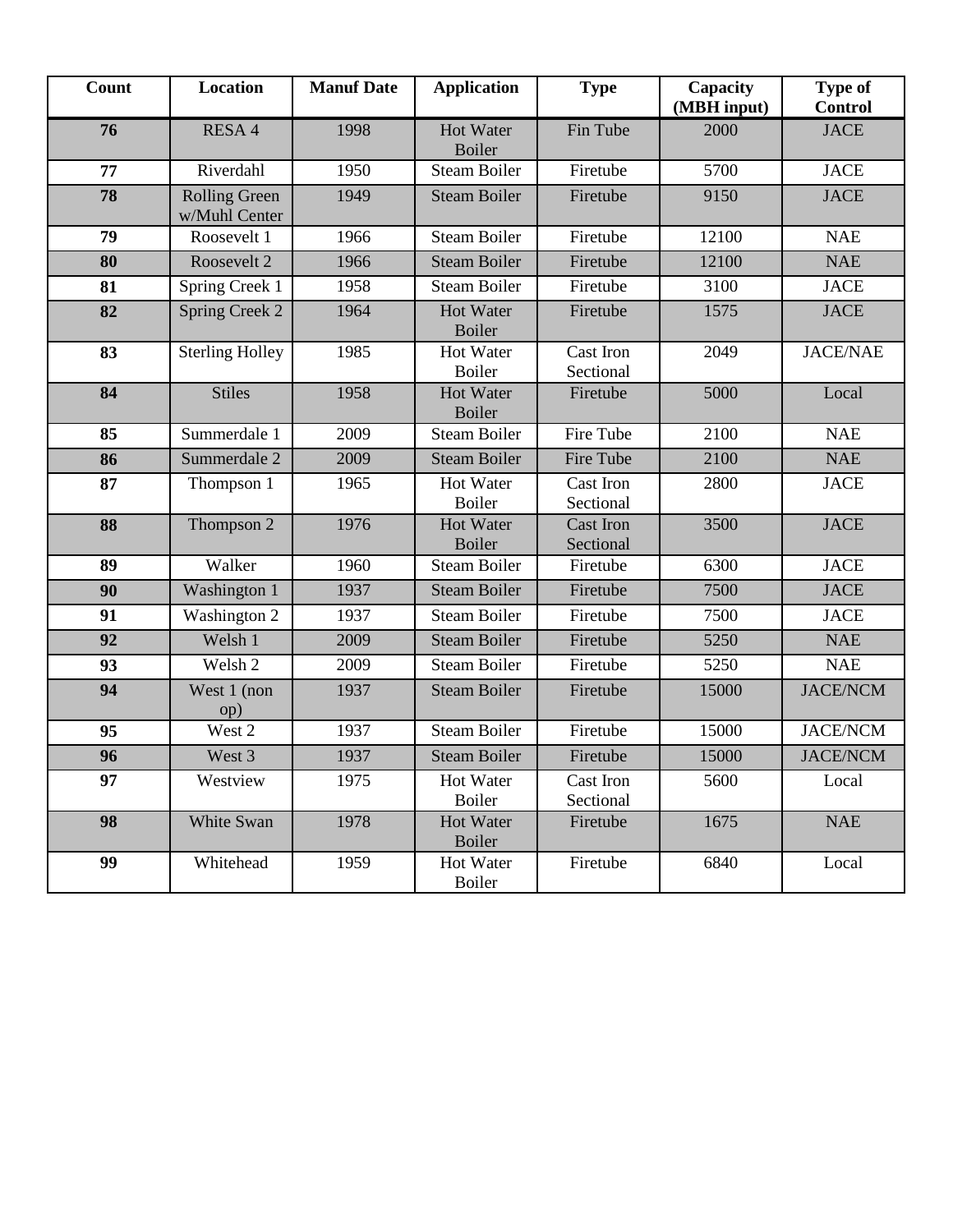# **Attachment 4 Cooling System Information**

| Count                   | <b>School</b>          | <b>Unit Type</b> | <b>Unit Designation</b>                | <b>Manufacturer</b> | <b>Chiller</b><br><b>Capacity</b> |
|-------------------------|------------------------|------------------|----------------------------------------|---------------------|-----------------------------------|
| $\mathbf{1}$            | Administration         | <b>RTU</b>       | $7th$ Floor                            | Unavailable         | Unavailable                       |
| $\overline{2}$          | Administration         | <b>RTU</b>       | $7th$ Floor                            | Unavailable         | Unavailable                       |
| $\overline{\mathbf{3}}$ | Administration         | <b>RTU</b>       | Elevator                               | Unavailable         | Unavailable                       |
| $\overline{\mathbf{4}}$ | Administration         | <b>RTU</b>       | Elevator                               | Unavailable         | Unavailable                       |
| $\overline{5}$          | Administration         | Chiller          | Centrifugal - Whole<br><b>Building</b> | Carrier             | 150                               |
| 6                       | Administration         | Chiller          | Centrifugal - Whole<br><b>Building</b> | Carrier             | 150                               |
| $\overline{7}$          | Administration         | Chiller          | Air Cooled - Whole Bldg                | Trane               | 155                               |
| 8                       | Administration<br>(TT) | Chiller          | <b>IT Server Room</b>                  | ArctiChill          | Unavailable                       |
| $\boldsymbol{9}$        | Auburn                 | <b>RTU</b>       | RTU 1 - Lobby                          | <b>AAON</b>         | 187.01                            |
| 10                      | Auburn                 | <b>RTU</b>       | RTU 8 - Class East                     | <b>AAON</b>         | 332.25                            |
| 11                      | Auburn                 | <b>RTU</b>       | RTU 9 - Class West                     | <b>AAON</b>         | 334.32                            |
| 12                      | Auburn                 | <b>RTU</b>       | RTU 10 - Cafeteria                     | <b>AAON</b>         | 405.02                            |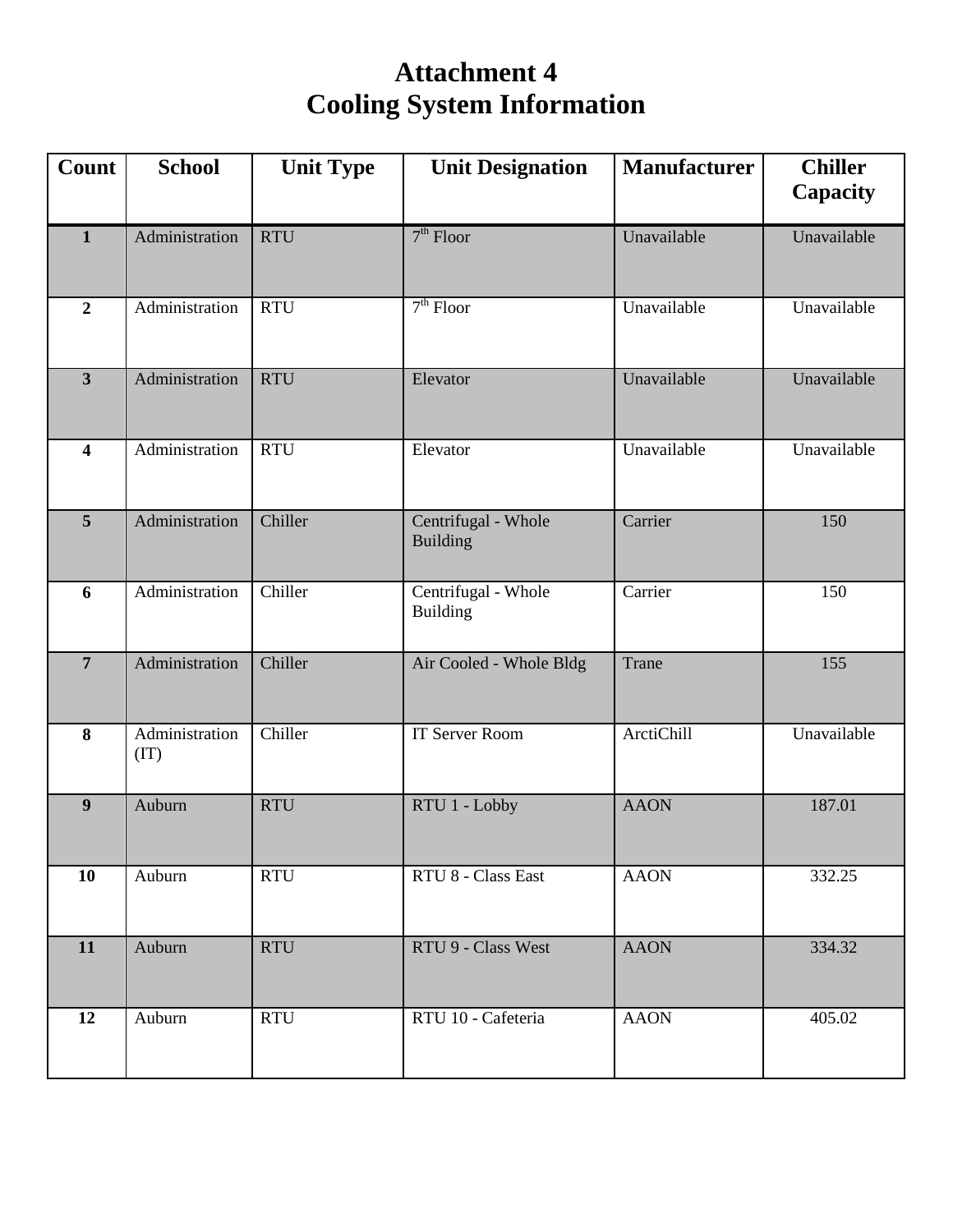| Count | <b>School</b>  | <b>Unit Type</b> | <b>Unit Designation</b>       | <b>Manufacturer</b> | <b>Chiller</b><br>Capacity |
|-------|----------------|------------------|-------------------------------|---------------------|----------------------------|
| 13    | Auburn         | <b>RTU</b>       | Office                        | Unavailable         | Unavailable                |
| 14    | Auburn         | <b>RTU</b>       | Tech Wing                     | <b>AAON</b>         | Unavailable                |
| 15    | Auburn         | <b>RTU</b>       | RTU 11 - Health Center        | <b>AAON</b>         | Unavailable                |
| 16    | Auburn         | <b>RTU</b>       | RTU 12 - Weight Room          | <b>AAON</b>         | Unavailable                |
| 17    | Auburn         | <b>RTU</b>       | RTU 13 - Multipurpose<br>Room | <b>AAON</b>         | Unavailable                |
| 18    | <b>Barbour</b> | Outdoor chiller  | West Unit, Chiller #1         | Trane               | 240                        |
| 19    | Beyer          | <b>RTU</b>       | RTU 1 - Office POD            | Trane               | Unavailable                |
| 20    | Beyer          | <b>RTU</b>       | RTU 2 - Library POD           | Trane               | Unavailable                |
| 21    | Carlson        | Chiller          | Chiller #1                    | Trane               | 137                        |
| 22    | Carlson        | Chiller          | Chiller #2                    | Trane               | Unavailable                |
| 23    | Conklin        | <b>RTU</b>       | CES.RTU-1                     | <b>AAON</b>         | 330.79                     |
| 24    | Conklin        | <b>RTCU</b>      | CES.ACCU-1                    | Lennox              | Unavailable                |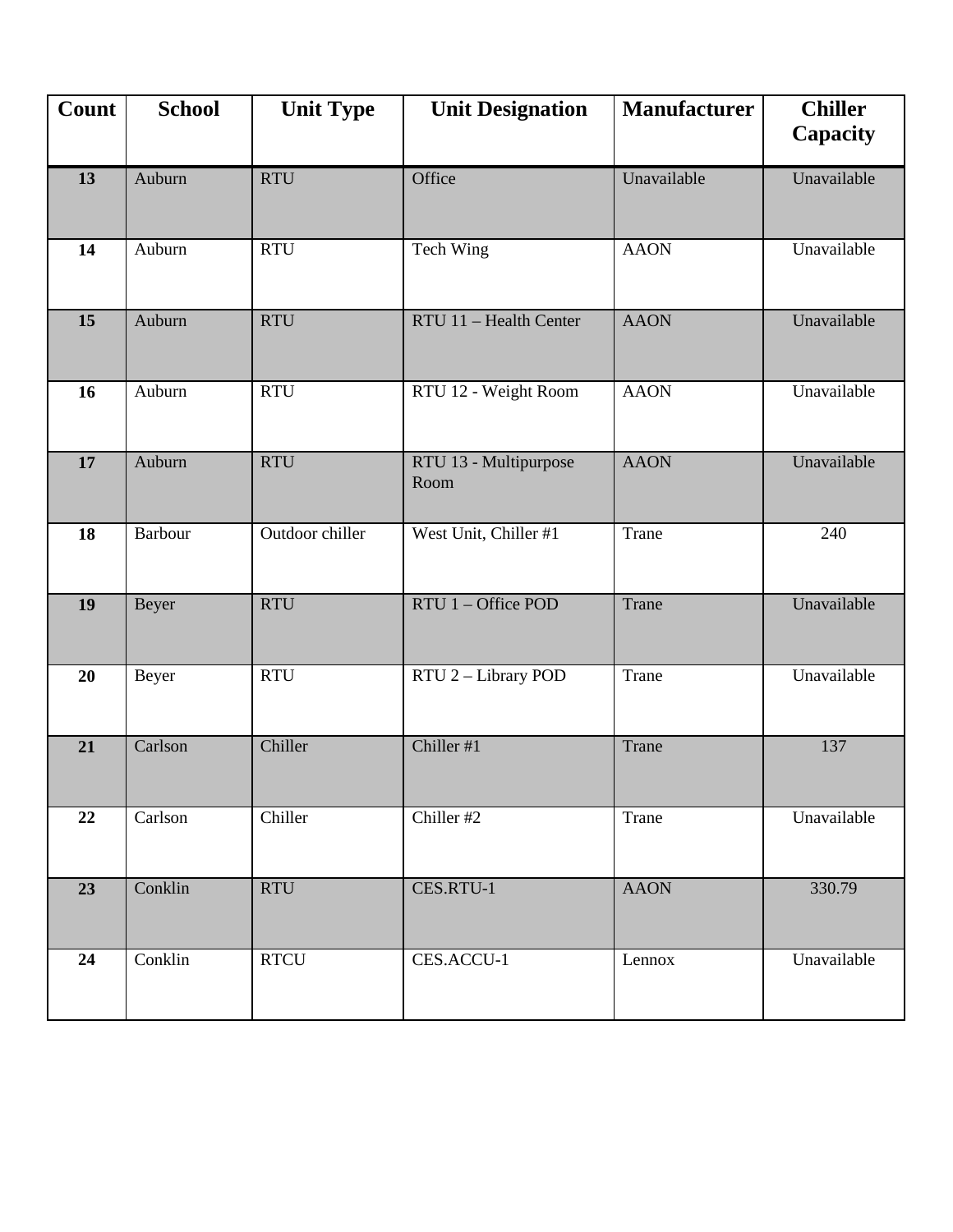| Count | <b>School</b> | <b>Unit Type</b> | <b>Unit Designation</b>                                              | <b>Manufacturer</b> | <b>Chiller</b><br>Capacity |
|-------|---------------|------------------|----------------------------------------------------------------------|---------------------|----------------------------|
| 25    | East          | <b>RTU</b>       | RTU 6 - Weight Room<br>Corridors                                     | <b>AAON</b>         | 339.1                      |
| 26    | East          | <b>RTU</b>       | RTU 7 - West Lobby Area                                              | <b>AAON</b>         | 345.3                      |
| 27    | East          | <b>RTU</b>       | RTU 8 - Cafeteria Exp                                                | <b>AAON</b>         | 376.3                      |
| 28    | East          | <b>RTU</b>       | RTU 9 - Room 131                                                     | <b>AAON</b>         | 48.7                       |
| 29    | East          | <b>RTCU</b>      | ACCU 6 - Counseling<br>Office                                        | Unavailable         | Unavailable                |
| 30    | East          | <b>RTCU</b>      | <b>ACCU 7 - Counseling</b><br>Office                                 | Unavailable         | Unavailable                |
| 31    | East          | <b>RTCU</b>      | <b>ACCU 8 - Counseling</b><br>Office                                 | Unavailable         | Unavailable                |
| 32    | East          | <b>RTCU</b>      | <b>ACCU 9 - Counseling</b><br>Office                                 | Unavailable         | Unavailable                |
| 33    | East          | Chiller          | Chiller 1 - South Addition                                           | Unavailable         | Unavailable                |
| 34    | Eisenhower    | <b>RTCU</b>      | ACCU 1 - Cafeteria                                                   | Unavailable         | Unavailable                |
| 35    | Eisenhower    | <b>RTCU</b>      | ACCU 2 – $1st$ & 2 <sup>nd</sup> Floor<br>Area A                     | Unavailable         | Unavailable                |
| 36    | Eisenhower    | <b>RTCU</b>      | ACCU 3 – $1^{\text{st}}$ & $2^{\text{nd}}$ Floor<br>Area C & Library | Unavailable         | Unavailable                |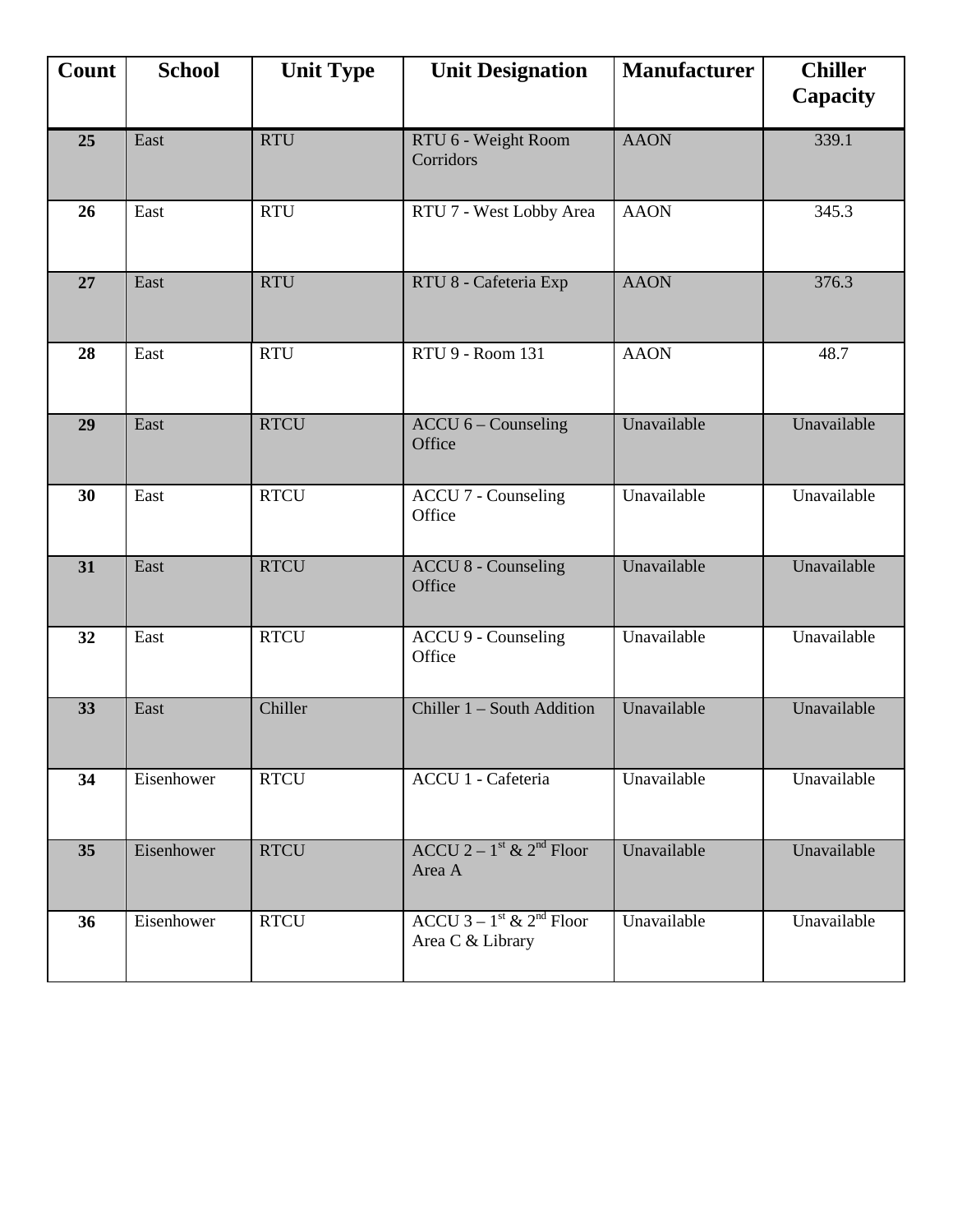| Count | <b>School</b> | <b>Unit Type</b> | <b>Unit Designation</b>                                       | <b>Manufacturer</b> | <b>Chiller</b><br><b>Capacity</b> |
|-------|---------------|------------------|---------------------------------------------------------------|---------------------|-----------------------------------|
| 37    | Eisenhower    | <b>RTCU</b>      | $ACCU$ 4 - 1 <sup>st</sup> Floor Office<br>Area C             | Unavailable         | Unavailable                       |
| 38    | Eisenhower    | <b>RTCU</b>      | ACCU 5 - $1^{\text{st}}$ & $2^{\text{nd}}$ Floor<br>Area D    | Unavailable         | Unavailable                       |
| 39    | Eisenhower    | <b>RTCU</b>      | ACCU $5-1$ <sup>st</sup> & 2 <sup>nd</sup> Floor<br>Area D    | Unavailable         | Unavailable                       |
| 40    | Eisenhower    | <b>RTCU</b>      | ACCU $6 - S$ . $2nd$ Floor<br>Area B                          | Unavailable         | Unavailable                       |
| 41    | Eisenhower    | <b>RTCU</b>      | ACCU 7 – N. $1^{\text{st}}$ & $2^{\text{nd}}$<br>Floor Area B | Unavailable         | Unavailable                       |
| 42    | Ellis         | Chiller          | #1 West Unit                                                  | Trane               | 240                               |
| 43    | Ellis         | Chiller          | #2 East Unit                                                  | Trane               | 240                               |
| 44    | Ellis         | <b>RTCU</b>      | ACCU - Office                                                 | Unavailable         | Unavailable                       |
| 45    | Froberg       | <b>RTU</b>       | RTU 1 - New Gym                                               | <b>AAON</b>         | 232.9                             |
| 46    | Froberg       | <b>RTU</b>       | RTU 2 - Classroom<br>Addition                                 | <b>AAON</b>         | 326.96                            |
| 47    | Froberg       | <b>RTU</b>       | RTU 3 - Office                                                | Unavailable         | Unavailable                       |
| 48    | Guilford      | <b>RTU</b>       | RTU 5 - North Area                                            | <b>AAON</b>         | 239.7                             |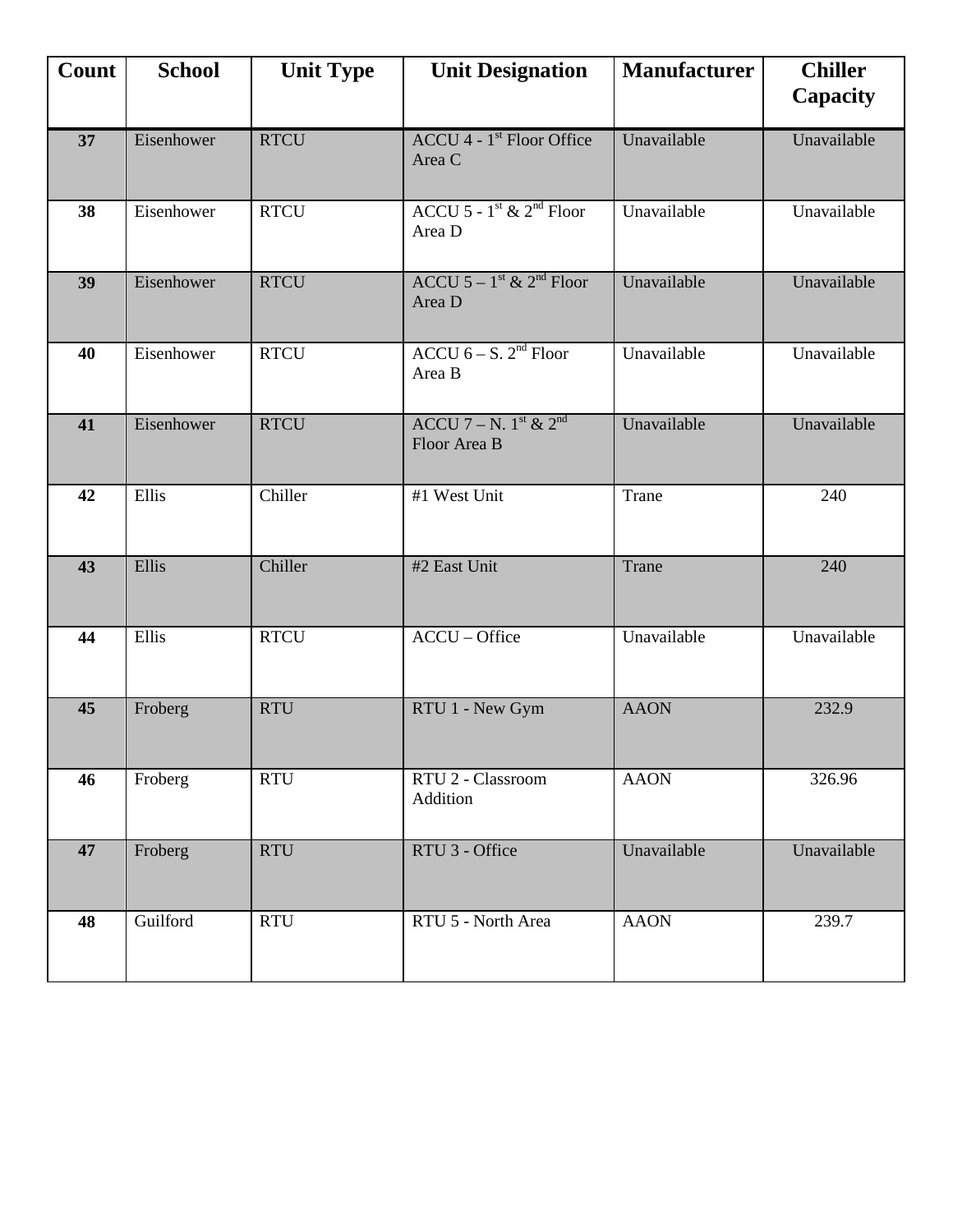| Count           | <b>School</b> | <b>Unit Type</b> | <b>Unit Designation</b><br><b>Manufacturer</b> |             | <b>Chiller</b><br>Capacity |
|-----------------|---------------|------------------|------------------------------------------------|-------------|----------------------------|
| 49              | Guilford      | <b>RTU</b>       | RTU 6 - North/South<br>Corridor                | <b>AAON</b> | 215.4                      |
| 50              | Guilford      | <b>RTU</b>       | RTU 7 - South Area                             | <b>AAON</b> | 152.9                      |
| 51              | Guilford      | <b>RTCU</b>      | ACCU 11 - Office                               | Unavailable | Unavailable                |
| 52              | Guilford      | <b>RTCU</b>      | <b>ACCU 7 - Counselors</b><br>Office           | Unavailable | Unavailable                |
| $\overline{53}$ | Guilford      | <b>RTU</b>       | Library                                        | <b>AAON</b> | Unavailable                |
| 54              | Haskell       | Chiller          | Chiller #1                                     | Carrier     | 125                        |
| 55              | Jefferson     | Chiller          | #1 Indoor water chiller                        | Carrier     | 460                        |
| 56              | Jefferson     | Chiller          | #2 Indoor water chiller                        | Carrier     | 460                        |
| 57              | Jefferson     | <b>RTCU</b>      | <b>ACCU 8 - Office</b>                         | Unavailable | Unavailable                |
| 58              | Jefferson     | <b>RTCU</b>      | ACCU 9 - Comp lab                              | Unavailable | Unavailable                |
| 59              | Jefferson     | <b>RTCU</b>      | ACCU 17 - Lower<br>Classrooms                  | Unavailable | Unavailable                |
| 60              | Jefferson     | <b>RTCU</b>      | <b>ACCU S14 - Auditorium</b>                   | Unavailable | Unavailable                |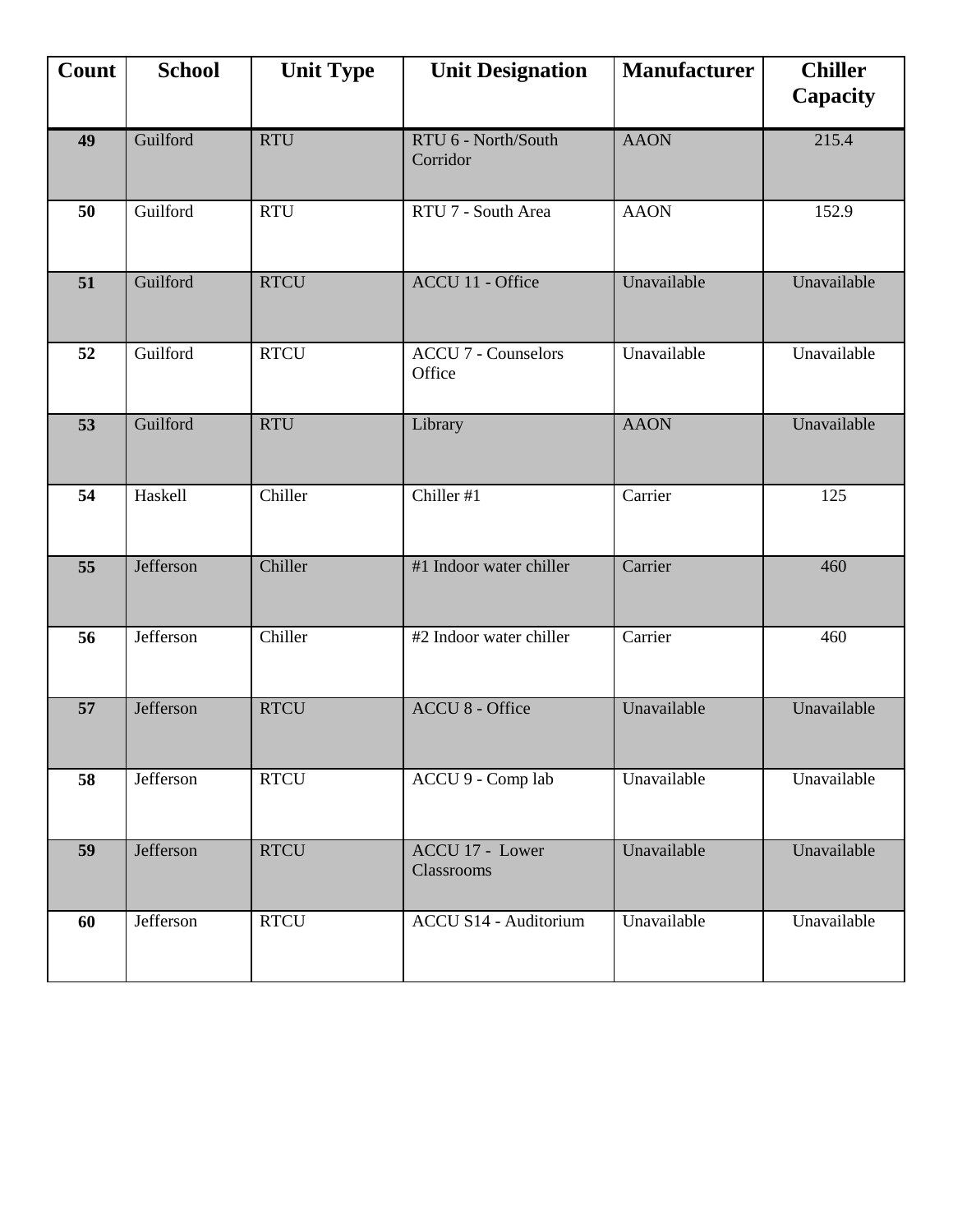| Count           | <b>School</b> | <b>Unit Type</b>                             | <b>Unit Designation</b>                 | <b>Manufacturer</b> | <b>Chiller</b><br>Capacity |
|-----------------|---------------|----------------------------------------------|-----------------------------------------|---------------------|----------------------------|
| 61              | Johnson       | <b>RTU</b>                                   | JES.RTU-1                               | <b>AAON</b>         | 330.79                     |
| 62              | Johnson       | <b>RTCU</b>                                  | JES.ACCU-1                              | Lennox              | Unavailable                |
| 63              | Kennedy       | Chiller                                      | Chiller #1                              | Carrier             | 250                        |
| 64              | Kennedy       | <b>RTCU</b>                                  | ACCU 6 - Office                         | Unavailable         | Unavailable                |
| $\overline{65}$ | King          | <b>RTU</b>                                   | RTU1                                    | Inovent             | Unavailable                |
| 66              | King          | <b>RTU</b>                                   | $RTU$ 2                                 | Inovent             | Unavailable                |
| 67              | King          | <b>RTU</b>                                   | RTU <sub>3</sub>                        | Inovent             | Unavailable                |
| 68              | King          | <b>RTU</b>                                   | RTU <sub>4</sub>                        | Inovent             | Unavailable                |
| 69              | Lathrop       | <b>RTU</b>                                   | LES.RTU-1                               | <b>AAON</b>         | 330.79                     |
| 70              | Lathrop       | <b>RTCU</b>                                  | LES.ACCU-1                              | Lennox              | Unavailable                |
| 71              | Lewis Lemon   | Heat Pumps/<br><b>Chilled Water</b><br>Tower | 1/classroom<br>2/gym 1/office 1/library | Trane               | Unavailable                |
| 72              | Montessori    | RTU                                          | RTU 1 - Office                          | Unavailable         | Unavailable                |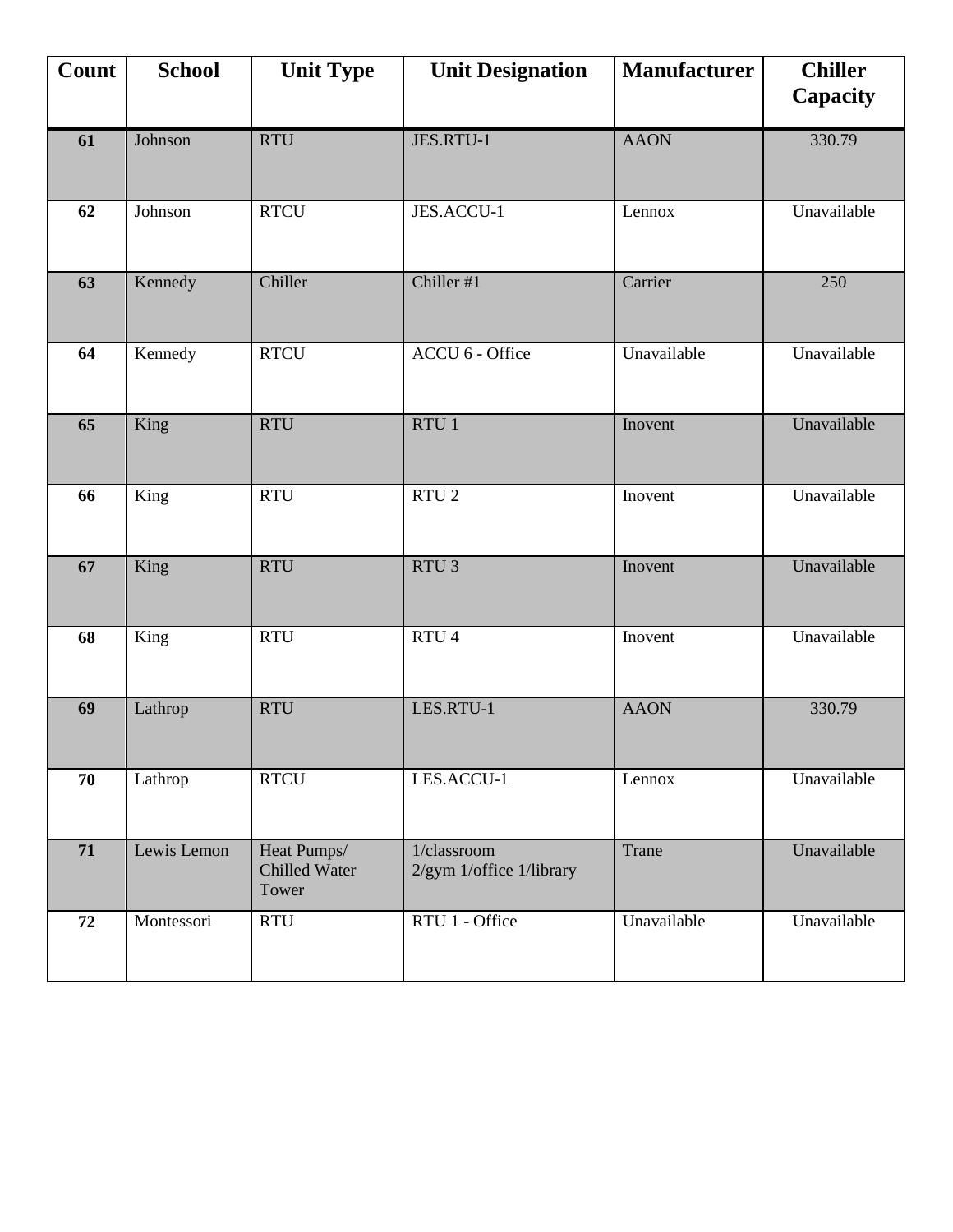| Count | <b>School</b>      | <b>Unit Type</b>       | <b>Unit Designation</b>                                                              | <b>Manufacturer</b> | <b>Chiller</b><br>Capacity |
|-------|--------------------|------------------------|--------------------------------------------------------------------------------------|---------------------|----------------------------|
| 73    | Montessori         | <b>RTU</b>             | RTU 2 - Library                                                                      | Unavailable         | Unavailable                |
| 74    | Marshall MS        | <b>RTU</b>             | Library Area                                                                         | Unavailable         | Unavailable                |
| 75    | Marshall MS        | <b>RTU</b>             | Library Area                                                                         | Unavailable         | Unavailable                |
| 76    | Marshall MS        | <b>RTCU</b>            | <b>ACCU Office</b>                                                                   | Unavailable         | Unavailable                |
| 78    | McIntosh           | <b>RTU</b>             | RTU 1 - Cafeteria                                                                    | <b>AAON</b>         | 327.64                     |
| 79    | McIntosh           | <b>RTU</b>             | RTU 2 - Music Rm                                                                     | <b>AAON</b>         | 96.26                      |
| 80    | McIntosh           | <b>RTU</b>             | RTU 3 - Art Rm                                                                       | <b>AAON</b>         | 97.01                      |
| 81    | Marshall ES        | Condensing Unit        | On Grade, North end<br>Condensing Unit #1 -<br>serves AHU #1South Pod<br>Classes     | Trane               | Unavailable                |
| 82    | <b>Marshall ES</b> | <b>Condensing Unit</b> | On Grade, middle position -<br>Condensing Unit #2 -<br>serves AHU #3 (Offices)       | Trane               | Unavailable                |
| 83    | Marshall ES        | Condensing Unit        | On Grade, South end -<br>Condensing Unit #3 -<br>serves AHU #2 -North Pod<br>Classes | Trane               | Unavailable                |
| 84    | <b>Muhl Center</b> | <b>RTU</b>             | RTU 1 - Multipurpose<br>Room                                                         | York                | 15                         |
| 85    | Muhl Center        | <b>RTU</b>             | RTU 2 - Art/Music Room                                                               | York                | 10                         |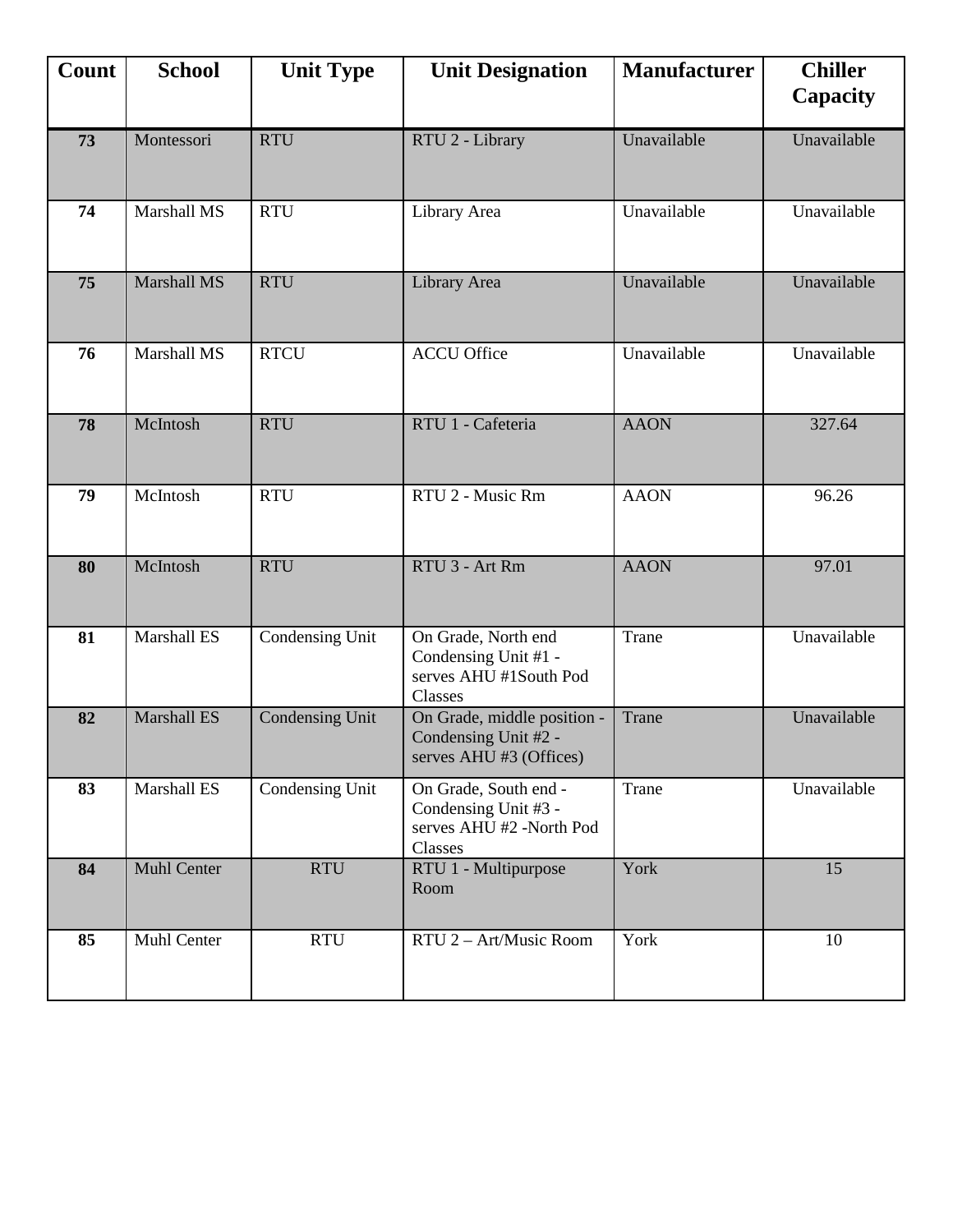| Count | <b>School</b>      | <b>Unit Type</b> | <b>Unit Designation</b>       | <b>Manufacturer</b>      | <b>Chiller</b><br><b>Capacity</b> |
|-------|--------------------|------------------|-------------------------------|--------------------------|-----------------------------------|
| 86    | <b>Muhl Center</b> | <b>RTU</b>       | RTU 3 - Multizone 1           | York                     | 60                                |
| 87    | <b>Muhl Center</b> | <b>RTU</b>       | RTU 4 - Multizone 2           | York                     | 15                                |
| 88    | Page Park          | <b>RTCU</b>      | ACCU1 - Library/Office        | <b>Mueller Climatrol</b> | 40                                |
| 89    | Page Park          | <b>RTCU</b>      | ACCU 2 - Gym                  | <b>Mueller Climatrol</b> | 40                                |
| 90    | Page Park          | <b>RTCU</b>      | <b>ACCU 4 - Multipurpose</b>  | American Air<br>Filter   | 12.5                              |
| 91    | <b>RESA</b>        | <b>RTCU</b>      | #7 Roof Top Cond. Unit        | McQuay                   | 110                               |
| 92    | <b>RESA</b>        | <b>RTCU</b>      | #9 Roof Top Pool Unit         | McQuay                   | 35                                |
| 93    | <b>RESA</b>        | <b>RTCU</b>      | #8 Roof Top Cond. Unit        | McQuay                   | 110                               |
| 94    | <b>RESA</b>        | <b>RTCU</b>      | #5 Roof Top Unit              | McQuay                   | Unavailable                       |
| 95    | <b>RESA</b>        | <b>RTCU</b>      | #4 Ground Level Cond.<br>Unit | McQuay                   | 90                                |
| 96    | <b>RESA</b>        | <b>RTCU</b>      | #1 Roof Top Cond. Unit        | McQuay                   | 55                                |
| 97    | <b>RESA</b>        | <b>RTCU</b>      | #2 Roof Top Cond. Unit        | McQuay                   | 90                                |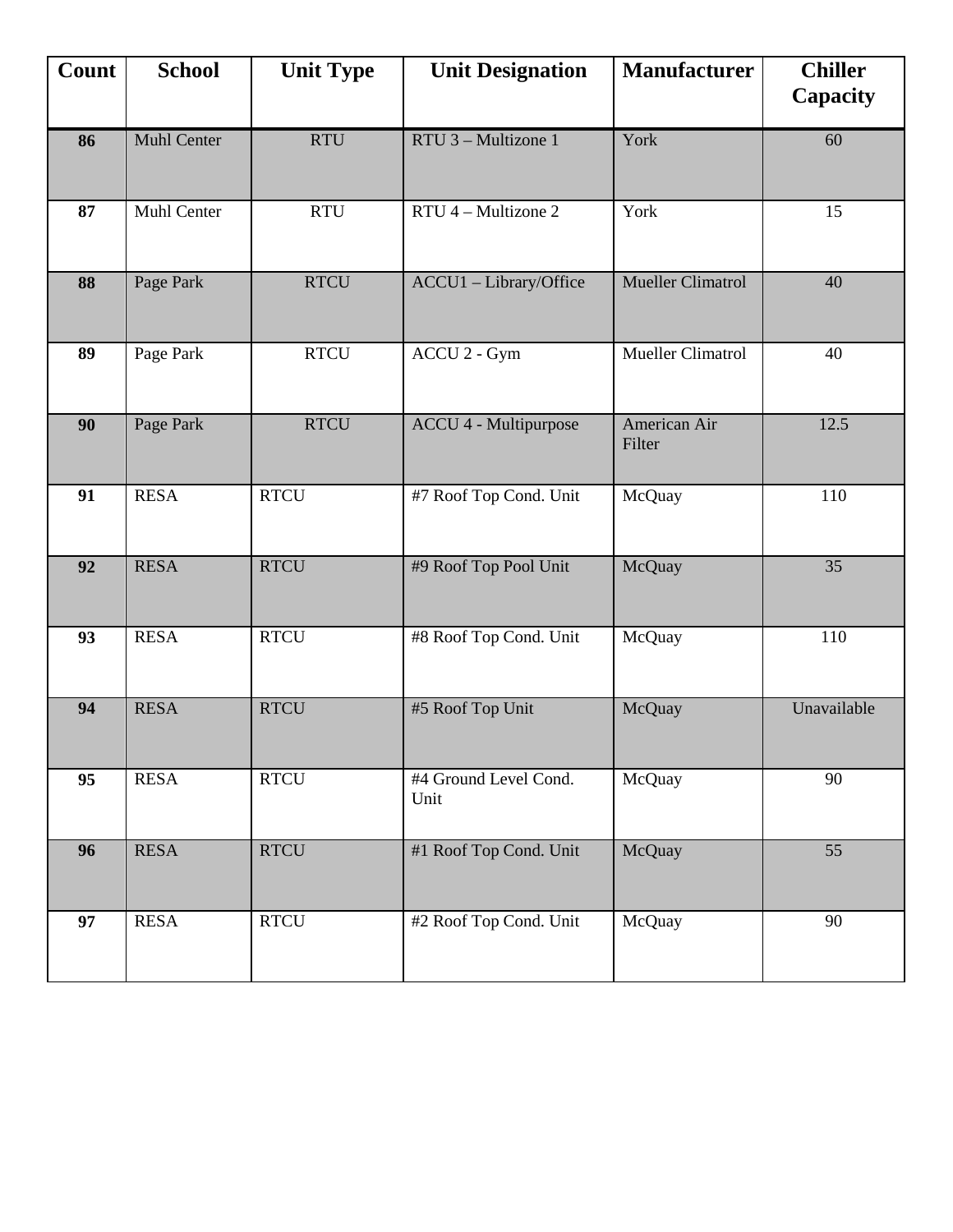| Count | <b>School</b>          | <b>Unit Type</b> | <b>Unit Designation</b>                             | <b>Manufacturer</b> | <b>Chiller</b><br>Capacity |
|-------|------------------------|------------------|-----------------------------------------------------|---------------------|----------------------------|
| 98    | <b>RESA</b>            | <b>RTCU</b>      | #3 Roof Top Cond. Unit                              | McQuay              | 110                        |
| 99    | <b>RESA</b>            | <b>RTCU</b>      | #6 Roof Top Cond. Unit                              | McQuay              | 110                        |
| 100   | <b>Spring Creek</b>    | <b>RTU</b>       | RTU 1 - Cafeteria                                   | <b>AAON</b>         | 330.26                     |
| 101   | <b>Spring Creek</b>    | <b>RTU</b>       | RTU 2 - Main Office                                 | <b>AAON</b>         | 46.4                       |
| 102   | <b>Sterling Holley</b> | <b>RTU</b>       | $2nd$ Floor                                         | Carrier             | Unavailable                |
| 103   | <b>Sterling Holley</b> | <b>RTU</b>       | AHU 5 - Office/EAC                                  | Carrier             | 25                         |
| 104   | <b>Sterling Holley</b> | <b>RTU</b>       | <b>Bus Driver</b>                                   | Trane               | 25                         |
| 105   | <b>Sterling Holley</b> | <b>RTU</b>       | <b>SAC</b>                                          | Trane               | 20                         |
| 106   | Swan Hillman           | <b>RTU</b>       | Office                                              | <b>AAON</b>         | Unavailable                |
| 107   | Walker                 | <b>RTU</b>       | Office & Pod                                        | Inovent             | Unavailable                |
| 108   | West                   | <b>RTCU</b>      | $ACCU 1 - \text{Counselors}$<br>Offices 1,2,3 floor | Unavailable         | Unavailable                |
| 109   | Wilson Aspire          | Chiller          | Chiller #1                                          | York                | 231.1                      |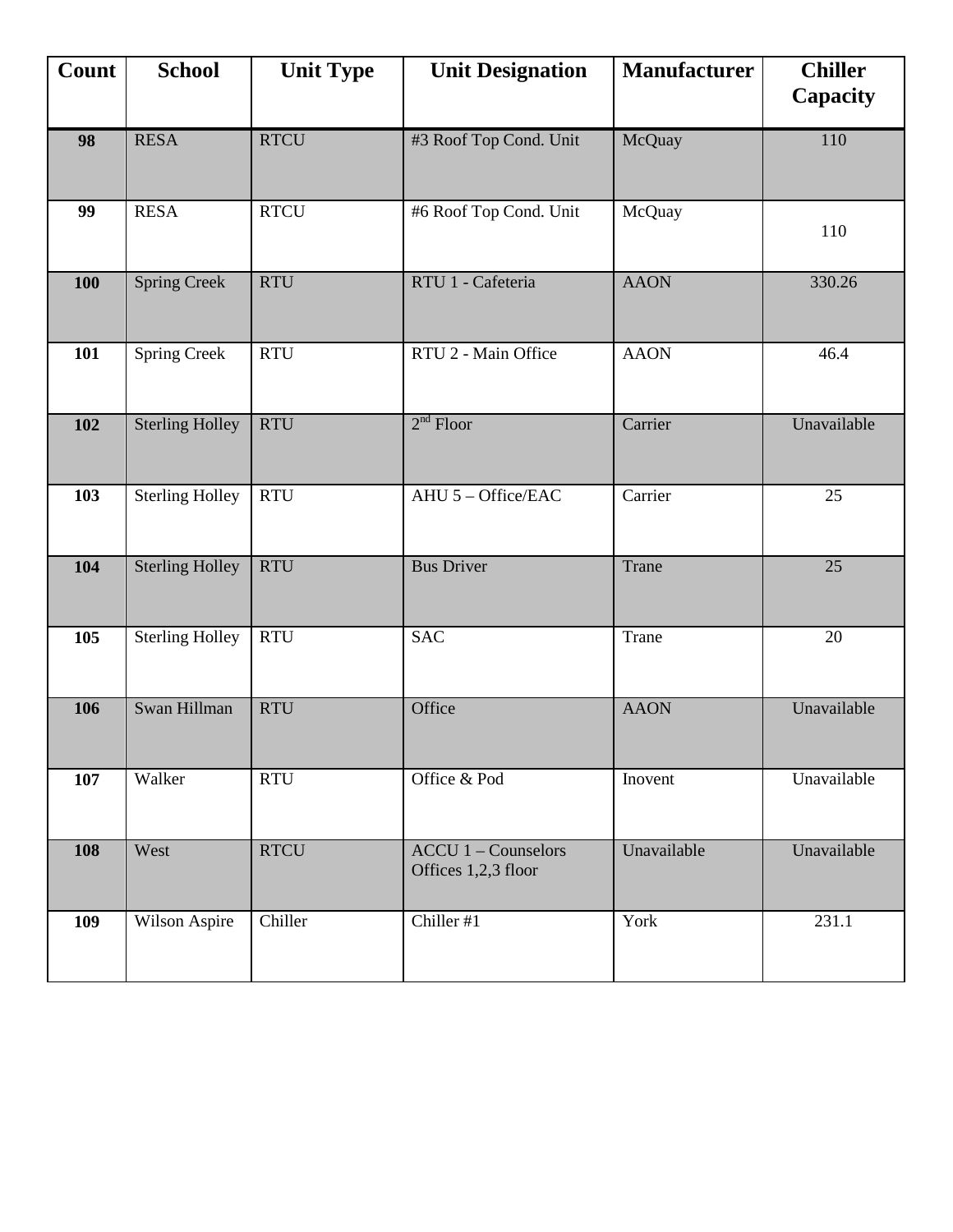| Count | <b>School</b>        | <b>Unit Type</b> | <b>Unit Designation</b> | <b>Manufacturer</b> | <b>Chiller</b><br>Capacity |
|-------|----------------------|------------------|-------------------------|---------------------|----------------------------|
| 110   | <b>Wilson Aspire</b> | <b>RTU</b>       | $RTU$ 1 – West Wing     | <b>AAON</b>         | 5                          |
| 111   | Wilson Aspire        | <b>RTU</b>       | RTU 2 - West Wing       | <b>AAON</b>         | 8                          |
| 112   | Wilson Aspire        | <b>RTU</b>       | RTU <sub>3</sub>        | York                | Unavailable                |
| 113   | Wilson Aspire        | <b>RTU</b>       | RTU <sub>4</sub>        | York                | Unavailable                |
| 114   | Wilson Aspire        | <b>RTU</b>       | RTU <sub>5</sub>        | York                | Unavailable                |
| 115   | Wilson Aspire        | <b>RTU</b>       | RTU <sub>6</sub>        | York                | Unavailable                |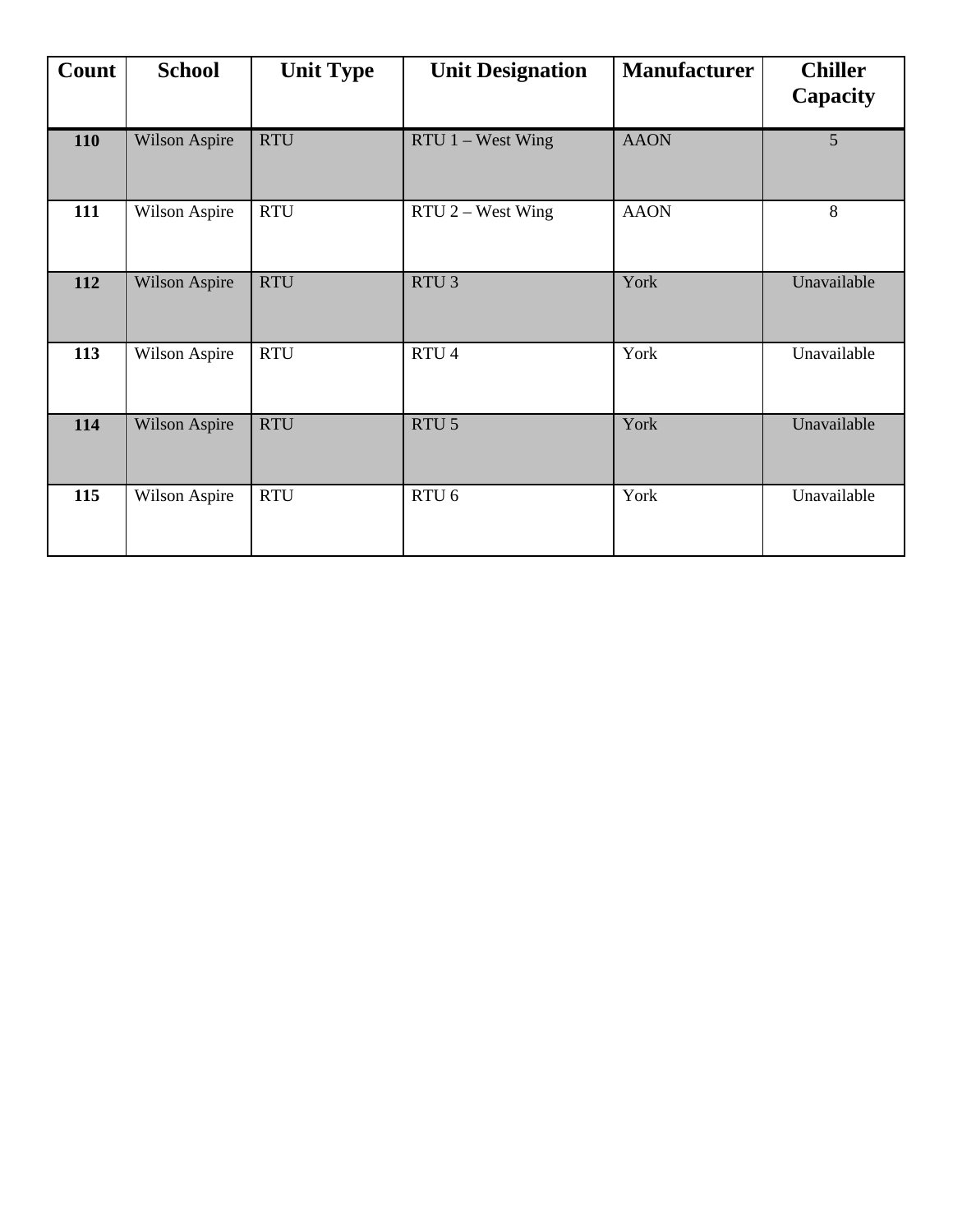| CNTCJA | Tuesday, September 27, 2016 at 10:30 a.m. |                               | 17-06 HVAC Water Treatment Chemicals & Service | <b>ROCKFORD PUBLIC SCHOOLS</b> |  |
|--------|-------------------------------------------|-------------------------------|------------------------------------------------|--------------------------------|--|
|        |                                           | Pre-Bid Meeting Sign-In Sheet |                                                |                                |  |

 $\hat{\mathcal{S}}$ 

 $\bar{\alpha}$ 



# PRE-BID MEETING SIGN-IN SHEET

# IFB #17-06 HVAC Water Treatment Chemicals & Service

Tuesday, September 27, 2016 10:30 am (CDST)

| 8 | 7 | თ | <b>ທ</b> | 4 |                       | $\overline{6}$            |                                                     |                        |
|---|---|---|----------|---|-----------------------|---------------------------|-----------------------------------------------------|------------------------|
|   |   |   |          |   | shousen tres PES 205  | Cost Crient               | Uwayne Thies                                        | <b>Printed Name</b>    |
|   |   |   |          |   |                       | Sper ICO                  | IWW                                                 | Company Name           |
|   |   |   |          |   | 1907 Kishwaukee<br>ù. | イフラントロック<br>$\frac{1}{2}$ | 399 Manmond Aux.<br>Elgin IL COI20<br>313 W FAY AVE | <b>Company Address</b> |
|   |   |   |          |   |                       | $-050 - 050$<br>4200      | 847-6950700                                         | Telephone              |
|   |   |   |          |   | VT-218-450 MERICA     | IWM COrporation.com       | OThies @                                            | E-mail                 |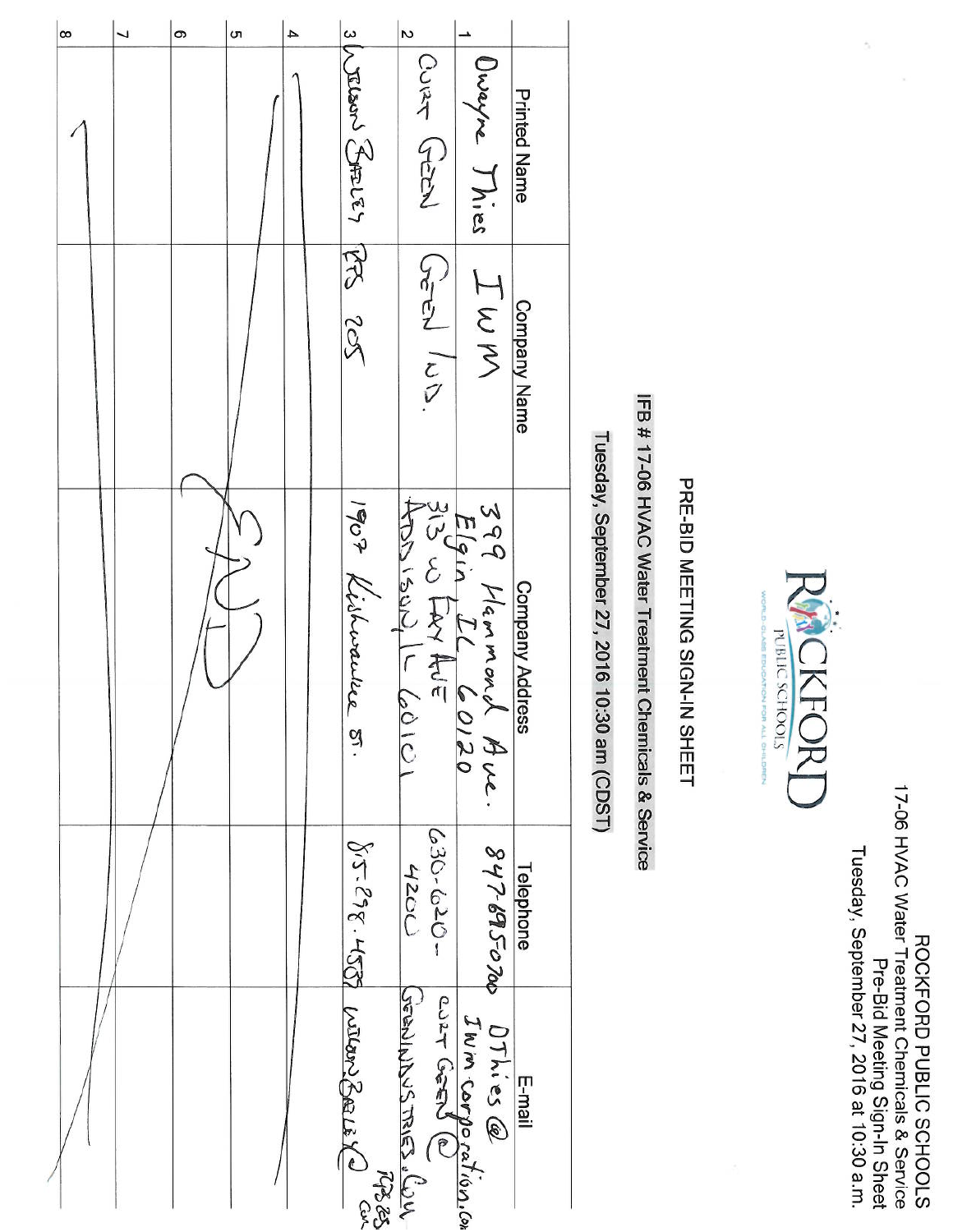### **COMPANY NAME:\_\_\_\_\_\_\_\_\_\_\_\_\_\_\_\_\_\_\_\_\_\_\_\_\_\_**

### **BID OFFER FORM**

### **IFB No. 17-06 HVAC Water Chemicals & Service**

Contractor agrees to hold firm the prices offered throughour the first contract period ending June 30, 2017. For each subsequent twelve (12) month period thereafter, and upon a minimum of sixty (60) days advance written notice to the District, Contractor may increase the price no more than the Consumer Price Index (CPI) of the price in effect during the previous twelve (12) month period. In the event of any price decrease suring the term of this contract, Contractor will reduce the contract price by the same percentage reduction as such price decrease. Any change in price must be submitted to the District by the contractor at least 60 days prior to the anniversary date of the contract. If no price changes are submitted, the District will assume prices are firm for the next twelve (12) months.

The undersigned bidder declares he/she has clearly examined the attached General Terms and Conditions, Supplemental Terms and Conditions, Specifications, and Bid Form for the Rockford Public School District's request for HVAC Water Chemicals & Service.

### **BID SUBMITTED BY:**

| Company                                  | <b>Signature of Company Officer (required)</b>                                                         |  |
|------------------------------------------|--------------------------------------------------------------------------------------------------------|--|
|                                          |                                                                                                        |  |
| <b>Address</b>                           | <b>Typed Name &amp; Title</b>                                                                          |  |
|                                          |                                                                                                        |  |
| City, State & Zip Code                   | <b>Date</b>                                                                                            |  |
|                                          |                                                                                                        |  |
| Phone No.                                | Fax No.                                                                                                |  |
|                                          |                                                                                                        |  |
| E-mail                                   | <b>FEIN</b>                                                                                            |  |
| <b>REFERENCES:</b>                       |                                                                                                        |  |
|                                          | Offeror to provide three references of similar type work that would qualify your firm for this project |  |
|                                          |                                                                                                        |  |
| <b>Company Name/Address/Phone Number</b> |                                                                                                        |  |

**Company Name/Address/Phone Number**

**Company Name/Address/Phone Number**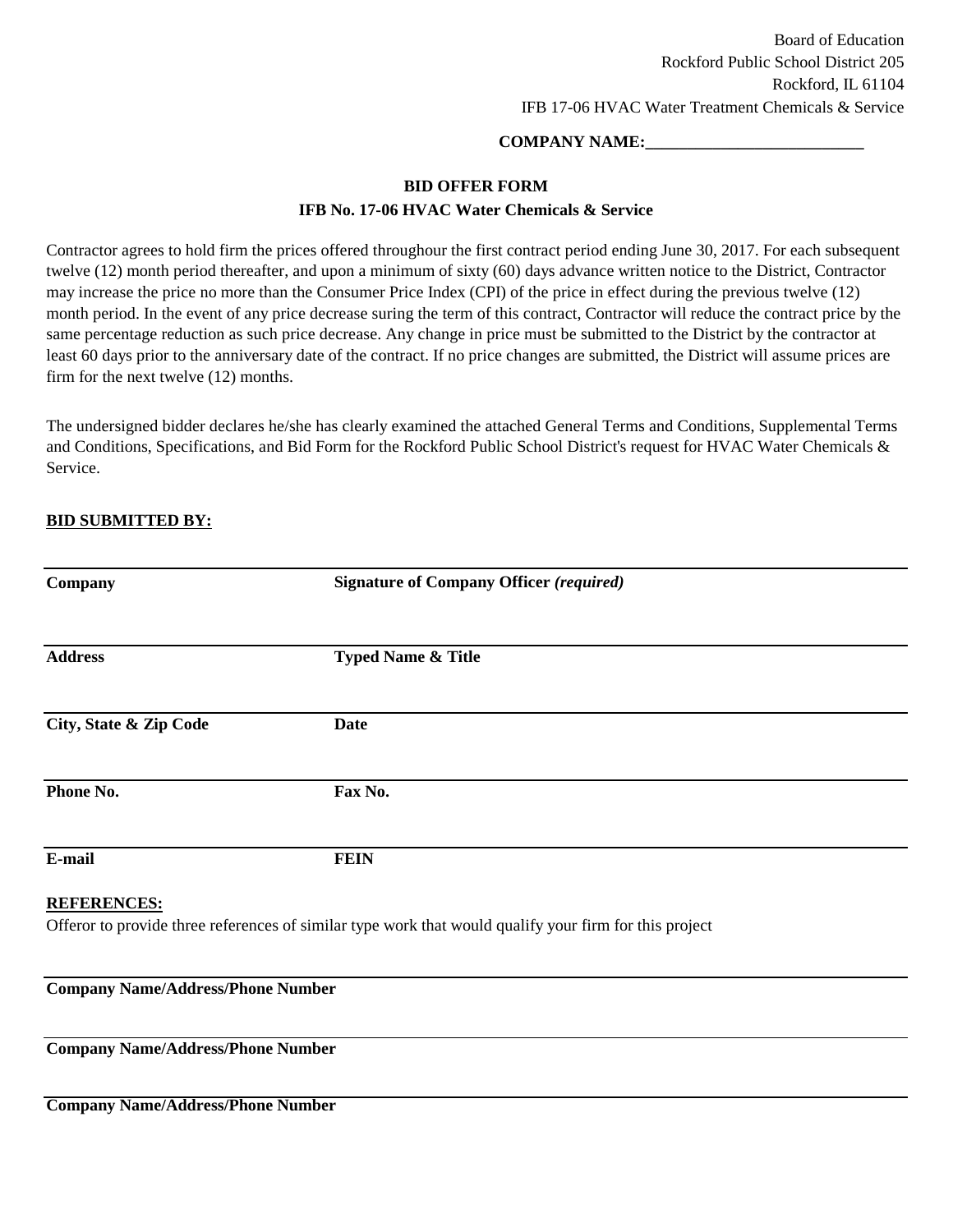### **COMPANY NAME:\_\_\_\_\_\_\_\_\_\_\_\_\_\_\_\_\_\_\_\_\_\_\_\_\_\_**

### **BID OFFER FORM IFB No. 17-06 HVAC Water Chemicals & Service**

### **BASE PRICING:**

The hourly rate quoted by the contractor shall include full compensation for materials, equipment use, labor and travel time, and any other costs incurred by the contractor. This rate is assumed to be a straight-time for all labor; overtime is not permissable. These are estimated quantities; quantities for each successive year are subject to variability based on usage during the 1st year. "All-in-one" chemicals are acceptable so long as documentation is provided that they meet the specifications below.

| <b>MATERIALS</b> |          |             |                                                                                     |      |                  |                      |  |  |
|------------------|----------|-------------|-------------------------------------------------------------------------------------|------|------------------|----------------------|--|--|
| Item No.         | Est. Qty | <b>UOM</b>  | <b>Description</b>                                                                  | CAS# | <b>Unit Cost</b> | <b>Extended Cost</b> |  |  |
| $\mathbf{1}$     | 20       | 15 Gal Drum | System Cleaner (Liquid<br>Alkaline Compound)                                        |      |                  |                      |  |  |
| $\overline{2}$   | 20       | 15 Gal Drum | Biocide (Chlorine<br>Release Agent or<br>Micro-Biocide                              |      |                  |                      |  |  |
| 3                | 20       | 15 Gal Drum | Closed Loop Chemical<br>(Sequestering Agent to<br>Reduce Deposits and<br>Adjust PH) |      |                  |                      |  |  |
| $\overline{4}$   | 20       | 15 Gal Drum | Closed Loop Chemical<br>(Corrosion Inhibitor)                                       |      |                  |                      |  |  |
| $\mathfrak s$    | 20       | 15 Gal Drum | Closed Loop Chemical<br>(Conductivity<br>Enhancer)                                  |      |                  |                      |  |  |
| $\sqrt{6}$       | 20       | 15 Gal Drum | Open Loop Chemical<br>(Sequestering Agent to<br>Inhibit Scaling)                    |      |                  |                      |  |  |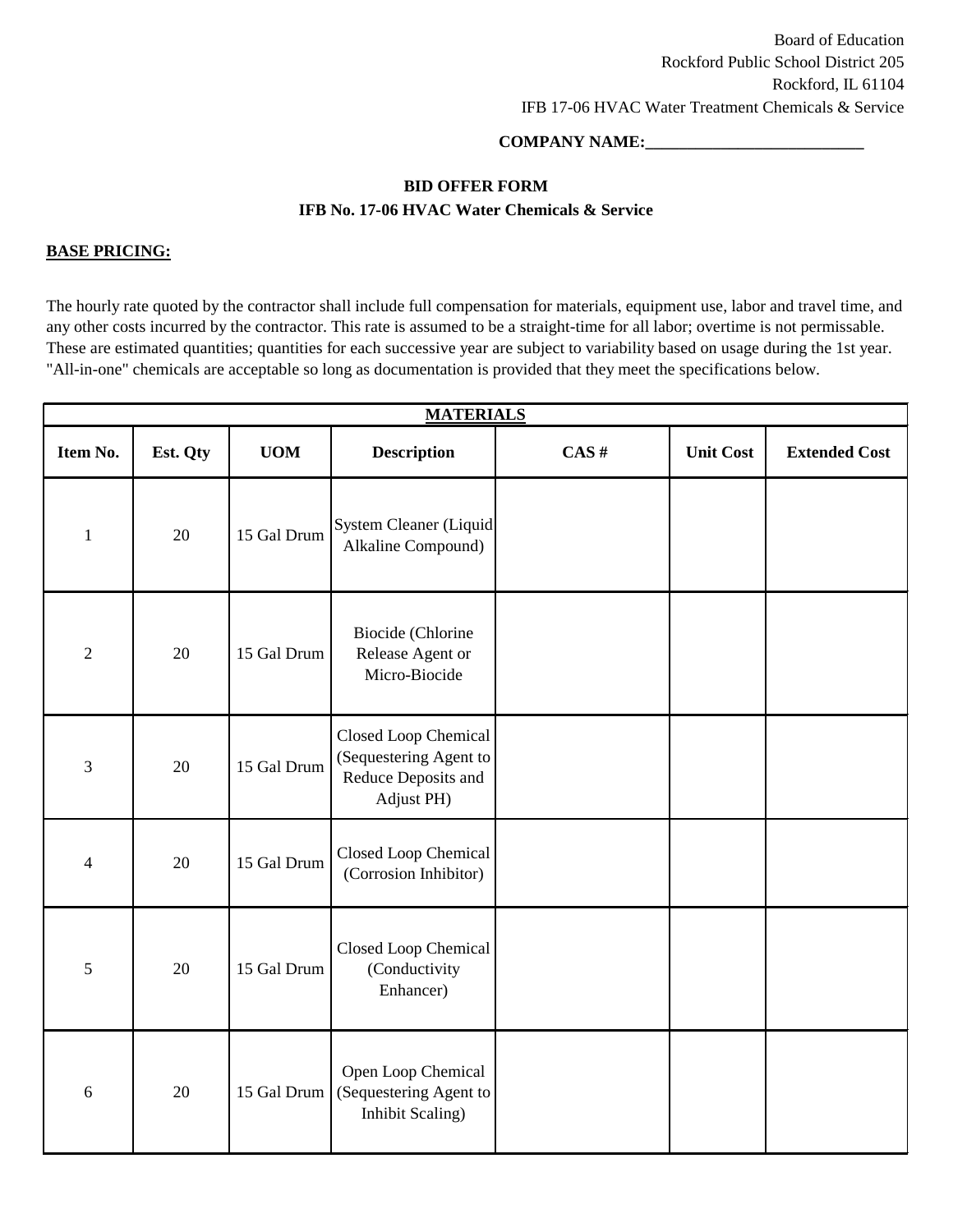### **COMPANY NAME:\_\_\_\_\_\_\_\_\_\_\_\_\_\_\_\_\_\_\_\_\_\_\_\_\_\_**

### **BID OFFER FORM**

| <b>MATERIALS</b> |        |             |                                             |  |  |  |  |
|------------------|--------|-------------|---------------------------------------------|--|--|--|--|
| $\boldsymbol{7}$ | 20     | 15 Gal Drum | Open Loop Chemical<br>(Corrosion Inhibitor) |  |  |  |  |
| $\,8\,$          | 20     | 15 Gal Drum | Open Loop Chemical<br>(Biocide)             |  |  |  |  |
| $\mathbf{9}$     | 20     | 15 Gal Drum | Open Loop Chemical<br>(Alkalinity Booster)  |  |  |  |  |
| 10               | $20\,$ | 15 Gal Drum | Open Loop Chemical<br>(Sulfite)             |  |  |  |  |
| 11               | 20     | 15 Gal Drum | Open Loop Chemical<br>(Polymer)             |  |  |  |  |
| $12\,$           | $20\,$ | 15 Gal Drum | Open Loop Chemical<br>(Antifoam)            |  |  |  |  |
| 13               | $20\,$ | 15 Gal Drum | Open Loop Chemical<br>(Neutralizing Amines) |  |  |  |  |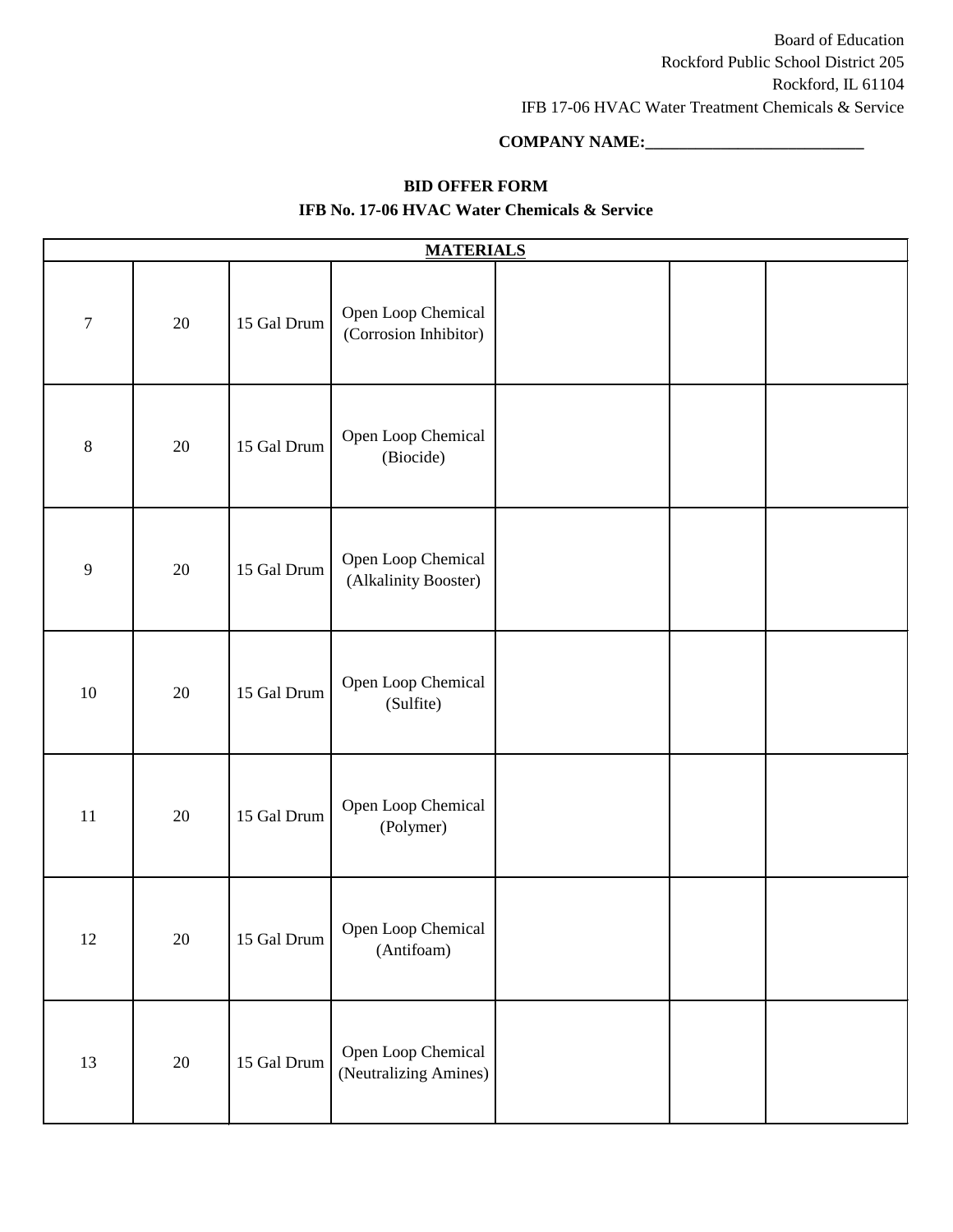### **COMPANY NAME:\_\_\_\_\_\_\_\_\_\_\_\_\_\_\_\_\_\_\_\_\_\_\_\_\_\_**

### **BID OFFER FORM**

|    |    |             | <b>MATERIALS</b>                                                                    |                                |  |
|----|----|-------------|-------------------------------------------------------------------------------------|--------------------------------|--|
| 14 | 20 | 15 Gal Drum | Open Loop Chemcial<br>(Liquid Sodium<br>Sulfite)                                    |                                |  |
| 15 | 20 | 15 Gal Drum | Open Loop Chemical<br>(Liquid Neutralizing<br>Amine)                                |                                |  |
|    |    |             |                                                                                     | <b>TOTAL COST OF MATERIALS</b> |  |
|    |    |             | <b>ALTERNATES</b>                                                                   |                                |  |
| 16 | 20 | 5 gal pail  | System Cleaner (Liquid<br>Alkaline Compound)                                        |                                |  |
| 17 | 20 | 5 gal pail  | Biocide (Chlorine<br>Release Agent or<br>Micro-Biocide                              |                                |  |
| 18 | 20 | 5 gal pail  | Closed Loop Chemical<br>(Sequestering Agent to<br>Reduce Deposits and<br>Adjust PH) |                                |  |
| 19 | 20 | 5 gal pail  | Closed Loop Chemical<br>(Corrosion Inhibitor)                                       |                                |  |
| 20 | 20 | 5 gal pail  | Closed Loop Chemical<br>(Conductivity<br>Enhancer)                                  |                                |  |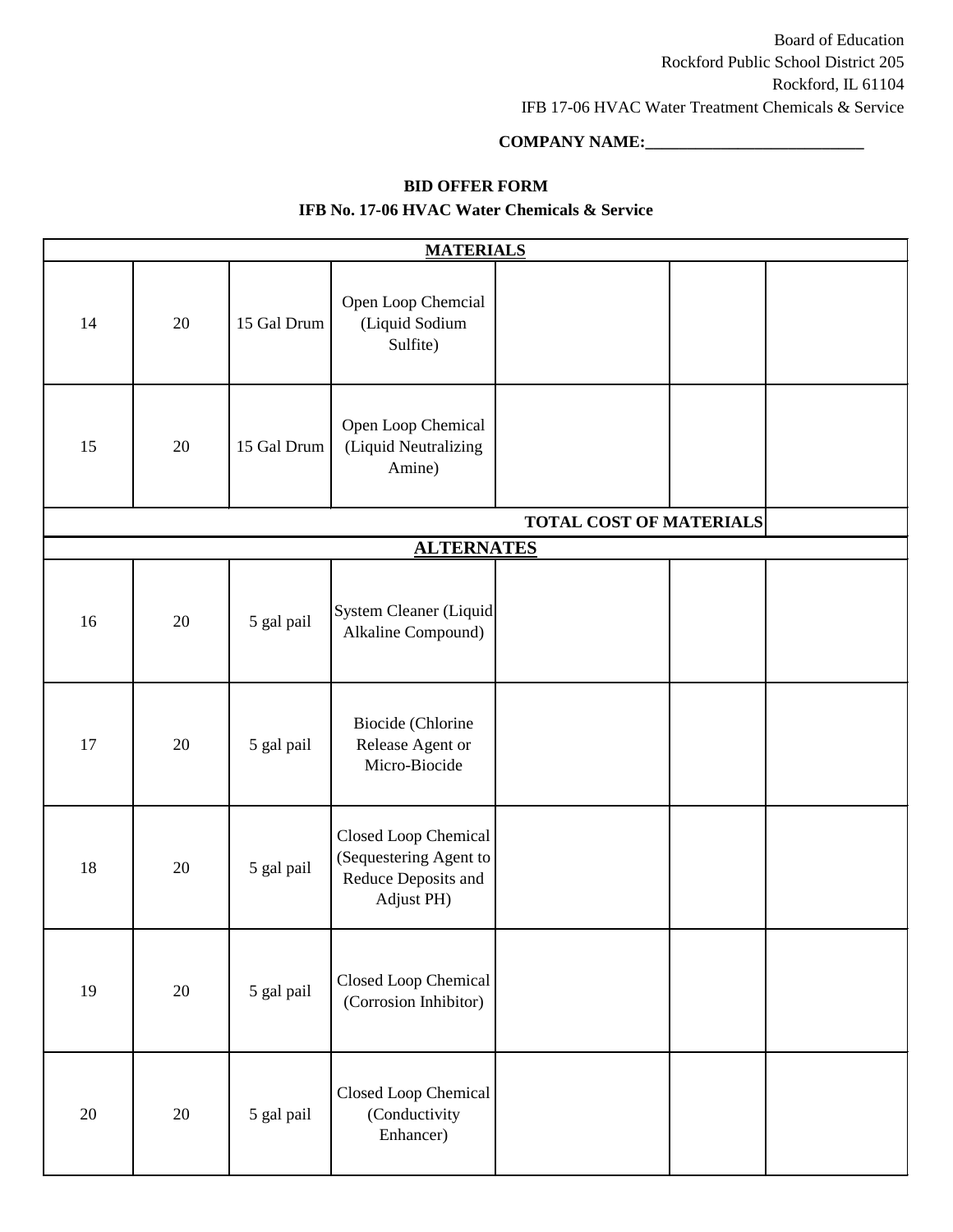### **COMPANY NAME:\_\_\_\_\_\_\_\_\_\_\_\_\_\_\_\_\_\_\_\_\_\_\_\_\_\_**

### **BID OFFER FORM**

| <b>ALTERNATES</b> |        |            |                                                                  |  |  |  |  |  |  |
|-------------------|--------|------------|------------------------------------------------------------------|--|--|--|--|--|--|
| 21                | 20     | 5 gal pail | Open Loop Chemical<br>(Sequestering Agent to<br>Inhibit Scaling) |  |  |  |  |  |  |
| 22                | 20     | 5 gal pail | Open Loop Chemical<br>(Corrosion Inhibitor)                      |  |  |  |  |  |  |
| 23                | 20     | 5 gal pail | Open Loop Chemical<br>(Biocide)                                  |  |  |  |  |  |  |
| 24                | 20     | 5 gal pail | Open Loop Chemical<br>(Alkalinity Booster)                       |  |  |  |  |  |  |
| 25                | 20     | 5 gal pail | Open Loop Chemical<br>(Sulfite)                                  |  |  |  |  |  |  |
| 26                | $20\,$ | 5 gal pail | Open Loop Chemical<br>(Polymer)                                  |  |  |  |  |  |  |
| $27\,$            | $20\,$ | 5 gal pail | Open Loop Chemical<br>(Antifoam)                                 |  |  |  |  |  |  |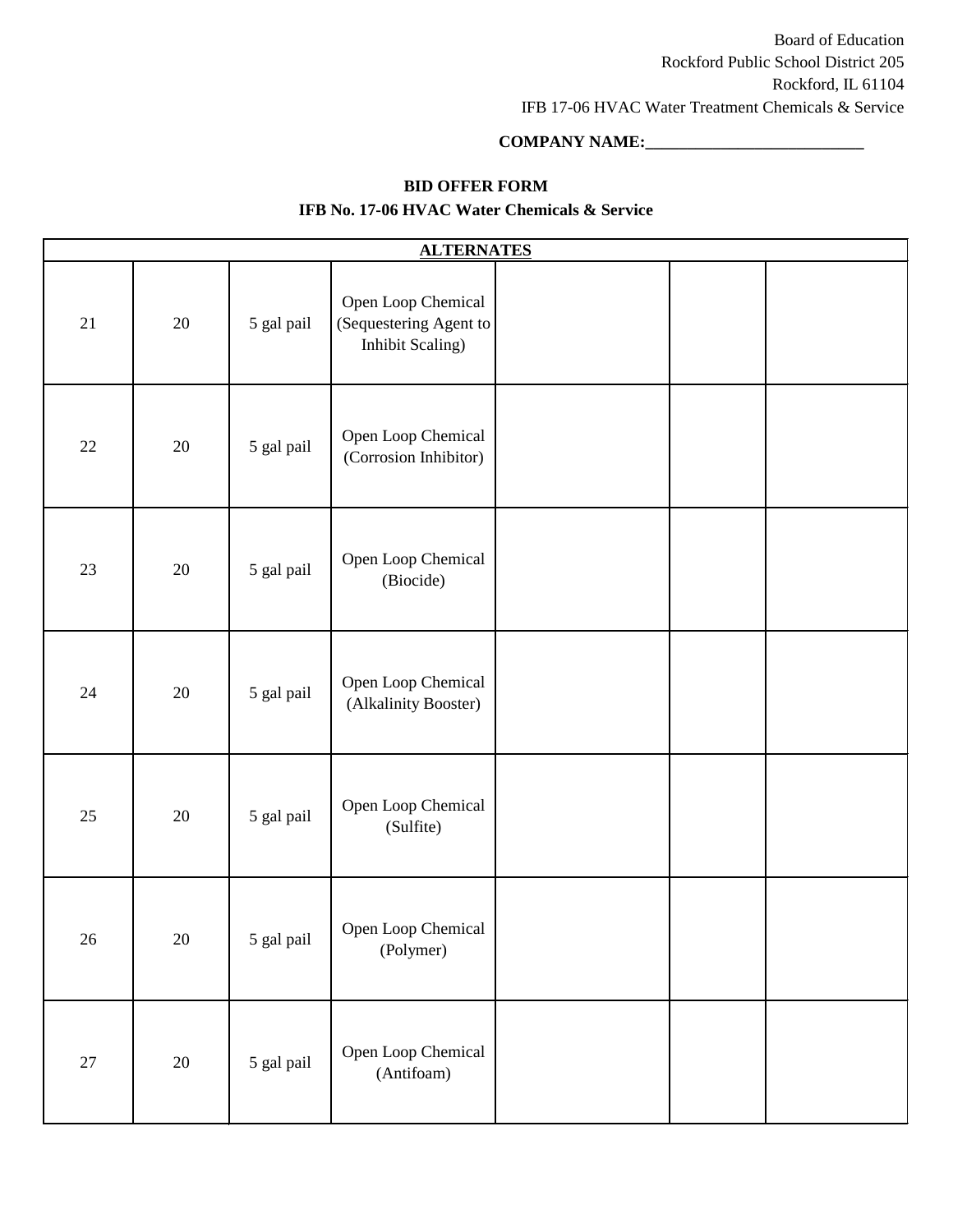### **COMPANY NAME:\_\_\_\_\_\_\_\_\_\_\_\_\_\_\_\_\_\_\_\_\_\_\_\_\_\_**

### **BID OFFER FORM**

| <b>ALTERNATES</b>                                |                   |                   |                                                      |                  |  |                      |  |  |  |  |
|--------------------------------------------------|-------------------|-------------------|------------------------------------------------------|------------------|--|----------------------|--|--|--|--|
| 28                                               | 20                | 5 gal pail        | Open Loop Chemical<br>(Neutralizing Amines)          |                  |  |                      |  |  |  |  |
| 29                                               | 20                | 5 gal pail        | Open Loop Chemcial<br>(Liquid Sodium<br>Sulfite)     |                  |  |                      |  |  |  |  |
| 30                                               | 20                | 5 gal pail        | Open Loop Chemical<br>(Liquid Neutralizing<br>Amine) |                  |  |                      |  |  |  |  |
| 31                                               | $\mathbf{1}$      | 30 Lb<br>Canister | R-22 Refrigerant                                     | $75 - 45 - 6$    |  |                      |  |  |  |  |
| 32                                               | $\mathbf{1}$      | 15 Gal Drum       | Ethylene Glycol                                      |                  |  |                      |  |  |  |  |
| TOTAL COST OF ALTERNATES                         |                   |                   |                                                      |                  |  |                      |  |  |  |  |
| <b>COMBINED COST OF MATERIALS AND ALTERNATES</b> |                   |                   |                                                      |                  |  |                      |  |  |  |  |
| PERCENT UPCHARGE ON MATERIALS                    |                   |                   |                                                      |                  |  |                      |  |  |  |  |
| <b>LABOR</b>                                     |                   |                   |                                                      |                  |  |                      |  |  |  |  |
| Item No.                                         | <b>Est. Hours</b> | <b>UOM</b>        | <b>Description</b>                                   | <b>Unit Cost</b> |  | <b>Extended Cost</b> |  |  |  |  |
| 33                                               | $\overline{?}$    | Hrs.              | Straight-Time - normal<br>hours worked               |                  |  |                      |  |  |  |  |
| <b>TOTAL LABOR COSTS</b>                         |                   |                   |                                                      |                  |  |                      |  |  |  |  |